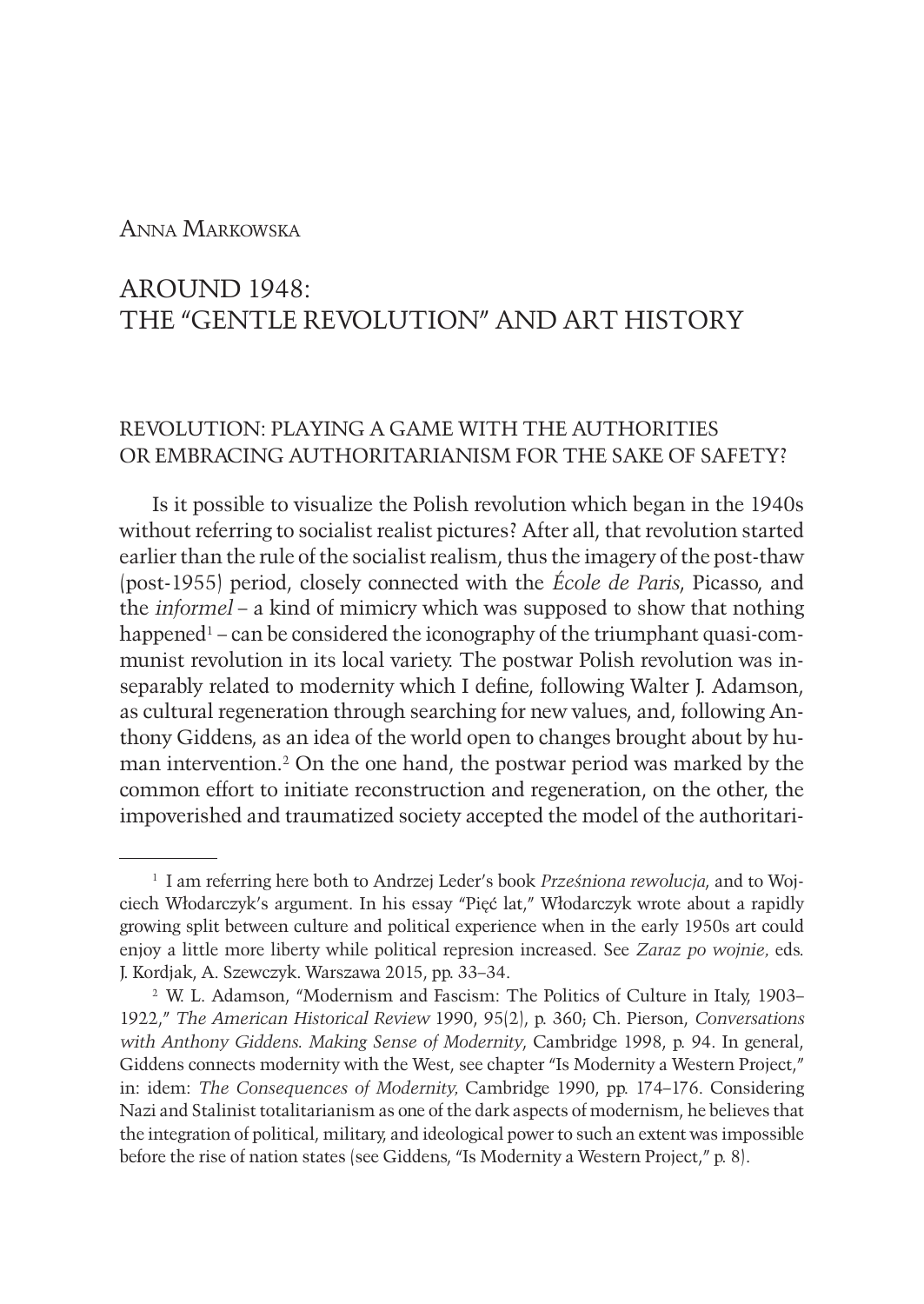an personality.3 Detlef Oesterreich warned that autocrats seduce by promising power and greatness,<sup>4</sup> while Hannah Arendt stressed the correlation of war and revolution.<sup>5</sup>

Rolf Reichardt and Hubertus Kohle, analyzing the imagery of the French Revolution, wrote about the seismic structural upheaval which combined the revitalization of the traditional iconography by making the spectators realize that the old Christian patterns did not match the new revolutionary ideology, blurring the boundaries within the classic hierarchy of genres (historical, genre, landscape, and portrait painting), the politicization of artists, and the popularity of present day topics.6 In Poland also Holy Mary changed into a suffering Mother, and martyrs, no longer connected with the Catholic Church, still spilled their blood. We had our revolutionary kind of blasphemy, such as *Mother with her Killed Son* (1949) by Andrzej Wróblewski, who followed iconography of the Pieta and lament over the victims of the revolution, while Electra in the painting by Szczęsny Kowarski played her old/new part of watching the crimes committed for the sake of justice: it was already 1947 so it was probably patricide and fratricide made easy by the wartime violence, and not the war itself which was already over.

The "gentle revolution"7 developed its own persuasive and heterogeneous visual convention which suggested that the new, transformed motherland of-

<sup>3</sup> See Th. Adorno, E. Frenkel-Bruswick et al., *The Authoritarian Personality*, New York 1950.

<sup>4</sup> Oesterreich argued that even though Kant, Hegel, and Marx were interested in this problem as well, the systematic study of voluntary obedience and submissiveness in both small and large groups were conducted in the 20<sup>th</sup> century. See D. Oesterreich, "Flight into Security: A New Approach and Measure of the Authoritarian Personality," *Political Psychology* 2005, 26(2), pp. 275–297. The question of the so-called authoritarian personality has been discussed by the philosophers of the Frankfurt School (such as Adorno) and scientists from Stanford University. Even though there are many opinions in this respect, and they depend also on political views, the so-called authoritarian reaction is related to the individual's inability to cope with difficult situations has been often connected with passivity, sticking to fixed norms, and the reluctance to accept innovations. The received authoritarian norms turn out to have much protective power, which is why people do not oppose illegitimate control. Specifying situations in which a person may become autonomous or develop an authoritarian personality and explaining authoritarian socialization, scholars often stress the importance of economic conditions.

<sup>5</sup> See H. Arendt, *On Revolution*, New York 2006.

<sup>6</sup> R. Reichardt*,* H. Kohle, *Visualising the Revolution. Politics and Pictorial Arts in Late Eighteenth-Century France*, trans. C. Attwood, London 2008, pp. 7–8 and 91.

<sup>7</sup> A. Ostrowski, "Hugo Kołłątaj i łagodna rewolucja 1791 r.," *Kuźnica* 1945, 4–5, p. 11; J. Borejsza, "Rewolucja łagodna," *Odrodzenie* 1945, 10–12, rpt. *Czas debat. Antologia kry-*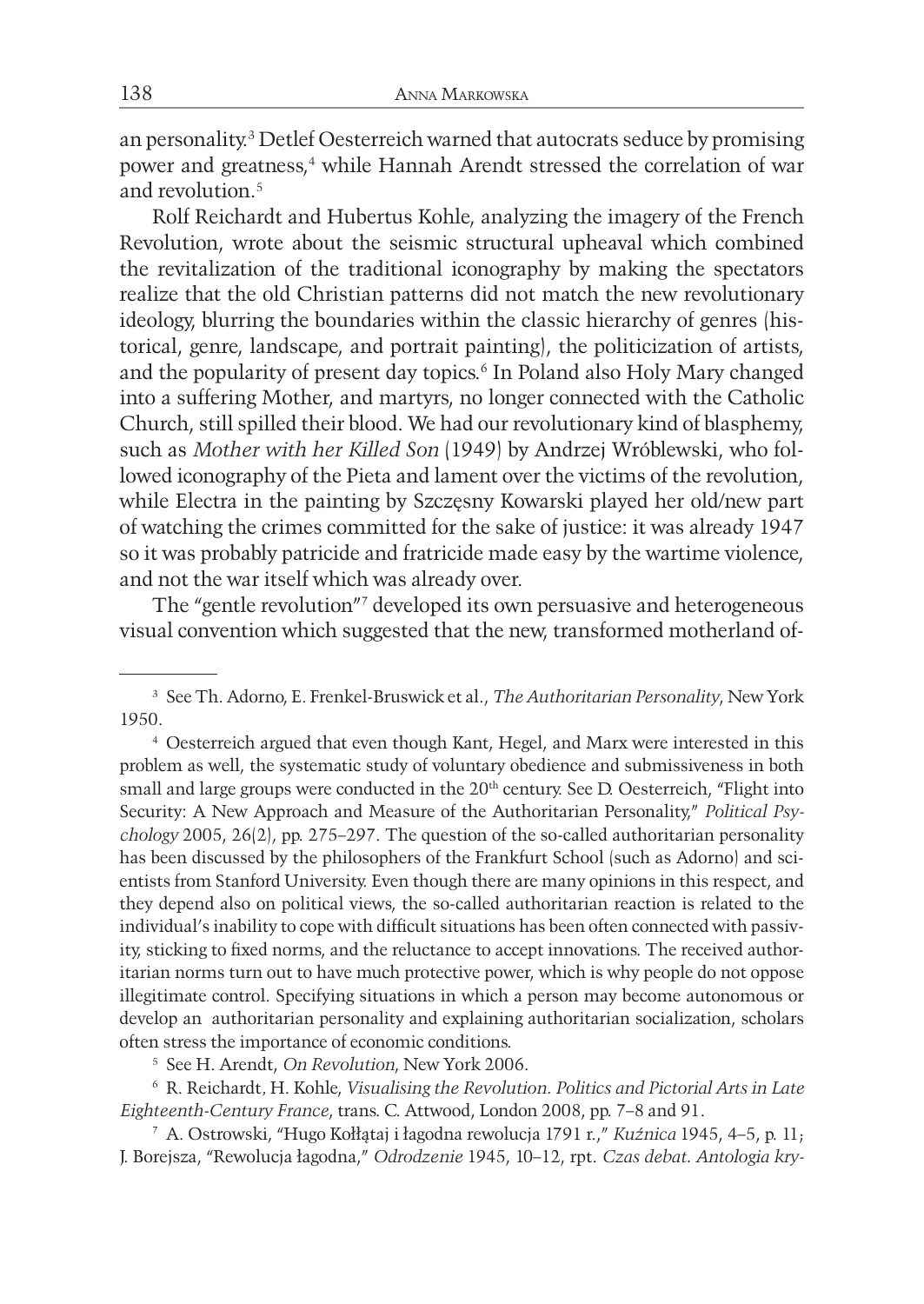fered enough room for everyone. A good example was the use of both religious and communist symbols at the meetings of Bolesław Bierut and Władysław Gomułka with the people. The new imagery at its best was shown at the Exhibition of the Regained Lands (in the West), where the avant-garde and the socialist realism were brought together. Another typical instance of the "gentle" approach was the so-called neoplastic room arranged by Władysław Strzemiński in the City Museum of Łódź, opened in April 1948, called by Piotr Graczyk an "extraterritorial embassy of utopia"8 and by Jakub Woynarowski a "chapel of hermetic modernism." As Woynarowski wrote, it was an ideal model which perfectly expressed the "contradiction between the desire to fossilize artifacts and a genuine need to liberate creative energy" combined with a rebellion against the building's architecture.9 Those two cases exemplify two different revolutionary strategies: within an old building in a historical style Strzemiński distinguished a separate ideal section which suggested necessary liberating cuts in the outdated structures, while Jerzy Hryniewiecki, the main designer of the Exhibition, created more penetrable boundaries. Hryniewiecki was more open to diversity, which resulted in a different mode of transferring patterns – Strzemiński's interior, focused on form and the purely visual, was far from the plebeian idea of giving away souvenirs that the visitors took home, identifying abundance (instead of discipline, as in Łódź) with a new communist state.10 Studying the imagery of the Wrocław Exhibition, one may quickly realize that it did not promote a clash of two artistic doctrines: the socialist realism and modernism, as Piotr Piotrowski claimed not long ago.11 In that context, the most unsuccessful was the communist propaganda of the third important show of 1948 – the Cracow Exhibition of Modern Art, organized by Tadeusz Kantor and Mieczysław Porębski, which favored the "individual experience of strangeness."12 One of the participating artists, Janina Kraupe, made the following comment: "Actually Kantor lives on the Moon and he hopes that the government will support a club of egoma-

*tyki artystycznej z lat 1945–1954,* vol. I, eds. A. Pietrasik, P. Słodkowski, Warszawa 2016, pp. 21– 30.

<sup>8</sup> P. Graczyk, "Sala Neoplastyczna w Łodzi," *Kronos* 2015, 3 [MOBI file]: pp. 51–52.

<sup>9</sup> J. Woynarowski, "Taksydermia," *Kronos* 2015, 3, no pagination.

<sup>&</sup>lt;sup>10</sup> An affective interpretation of Strzemiński's art has been proposed by Luiza Nader in her book *Afekt Strzemińskiego. "Teoria widzenia". Rysunki wojenne, Pamięci przyjaciół – Żydów,* Warszawa 2018.

<sup>11</sup> See P. Piotrowski, *Globalne ujęcie sztuki Europy Wschodnie*j, Poznań 2018.

<sup>12</sup> J. Bogucki, "Miejsce opuszczone przez dzięcioły, czyli sztuka majaczenia i dyscypliny," *Odrodzenie* 1949, 5, rpt.: *W kręgu lat czterdziestych,* Part III, ed. J. Chrobak, Kraków 1991, p. 32.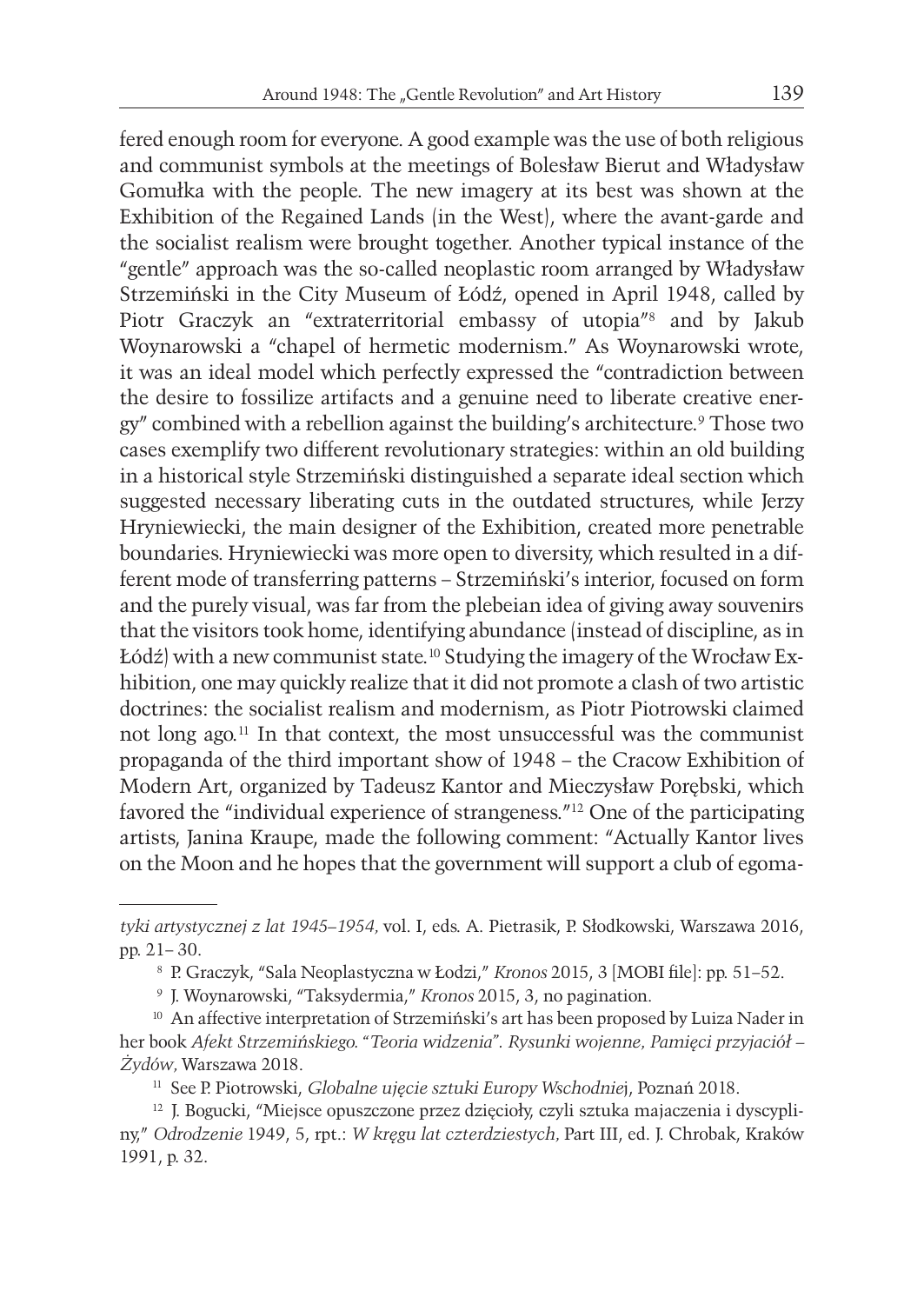niacs."13 At any rate, it was a grass root offer addressed to the authorities, with large groups of workers, soldiers, and the so-called masses, as well as clearly revolutionary rhetoric.14 Artists wanted changes and power: they wanted to teach about historical determinism, while Kantor's attempts to find artistic hegemony abroad were an obvious effect of his failure to overcome modernist individualism.

The symbol of the "gentle revolution" was Picasso, popularized in Poland not because he was an outstanding artist, but because he was a member of the French communist party.<sup>15</sup> This proves that at least in the beginning the pragmatic managers of the revolution did not want to win thanks to purely visual forms: the widest range of the new revolutionary sensorium was presented in Wrocław, where there was much more than "pure" and "sophisticated" art.

Whoever wants to describe the Polish revolution, must use the relevant theories developed in France and Russia (USSR) carefully. This is necessary for at least two reasons: first, because of the coexistence of different strata – in the postwar Poland the local needs and postulates of regeneration were imposed on the imperial logic of the relentless "*perekovka*"16 (violent transformation), and second, because the basic terms and concepts related to both strata in Poland and the Soviet Union were understood differently, regardless of all the correspondences. A possible way out of at least some problems would be to avoid explanations referring to the received binary oppositions and replace the ethically engaged concepts of victims and persecutors with a more neutral concept of players. In the common field of *perekovka* and regeneration binary oppositions are out of the question, and what is more important, this field is just a fragment of the field of art right after the war that neither aspires to represent all of it, nor limits itself to what Maria Dąbrowska called in her *Przygody człowieka myślącego* [Adventures of a Thinking Human Being] "neotelimenism."17 Drawing an outline of a small common area (even if it turned out to be a trap) would make the revolution visible earlier,

<sup>13</sup> Janina Kraupe's letter to Lila Krasicka of November 29, 1948, in: *I Wystawa Sztuki Nowoczesnej pięćdziesiąt lat później,* ed. M. Świca, Kraków 1998, p. 200.

<sup>&</sup>lt;sup>14</sup> Probably by no accident, the Cracow Exhibition of Modern Art was opened during the unification congress of the communist and socialist parties. See *Zaraz po wojnie*, p. 39.

<sup>15</sup> See "Oświadczenie Pabla Picassa," *Kuźnica* [Łódź], 1945, 1, p. 21. Picasso confessed: "I became a communist because communists are the bravest people in the Soviet Union, France, and my home country. I have never felt so free, never been so much myself as now, after joining the party."

<sup>16</sup> This Russian noun derives from the verb "to forge" [*kovat'*].

<sup>17</sup> A reference to Telimena, a character from Adam Mickiewicz's narrative poem *Pan Tadeusz* (1834). [M. W.]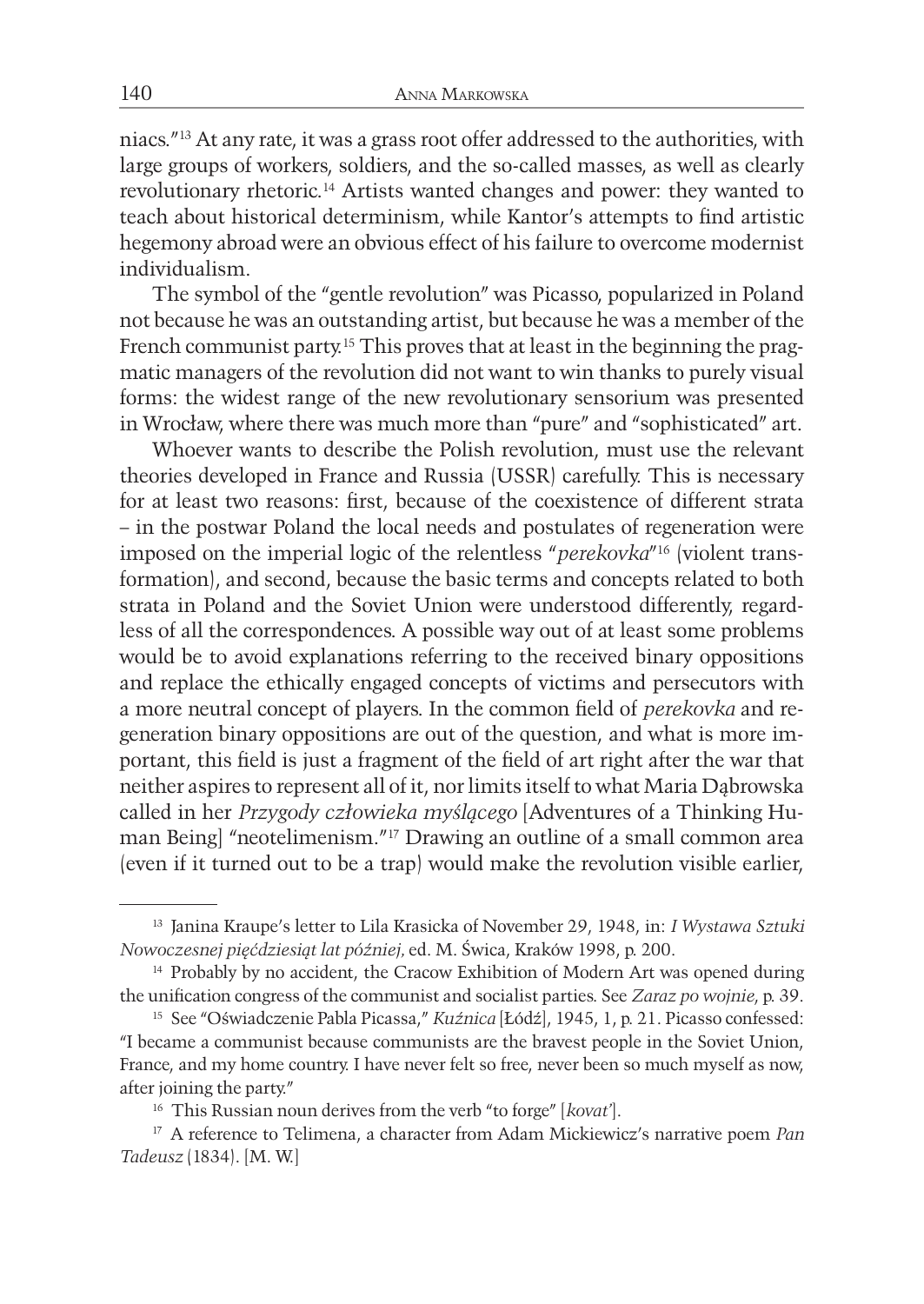already during the war and right after it, while the art historian operating in that area would become a participant-observer. I was inspired to propose this idea after I came across a study by Maciej Szymanowicz, who showed how the conservative Poznań pictorialists anticipated the Stalinist structures.18 The publications of Karolina Zychowicz and Szymon Kubiak prove the Western European importation of the socialist realism, leaving no doubt that the infiltration of communism and the implementation of the socialist realism did not come only from the East.19 The so-called "gentle revolution," a stage so far neglected by art historians,<sup>20</sup> allowed many heterogeneous institutions and individuals to exist and work, so that, when the authorities took more radical steps, when the "indulgent" were replaced by hard liners inspired by the Soviet model, a large number of culture managers and art historians, from the anarchist left to the authoritarian and nationalist right, found positions in the new power structure and contributed to the reconstruction of the devastated country. What is more, all of them believed to have been the co-founders of that new structure through which the state decided to support financially different grass root initiatives. A moderate cultural program with strong national overtones, combined with convincing financial promises, attracted to the communist power structures not only the left. Thus, the "gentle revolution" turned out to be a truly Machiavellian move resulting in the dissemination of power, which made it easier to centralize it in due time. In my opinion, the received idea, still widespread in Poland, that the evil regime was visualized by the ugly socialist realism is childish. It is a dream of historical innocence and purity: evil made visible by magic can be simply rejected, e.g., isolated in the Kozłówka museum. The handy scapegoat created a mirage, cast a spell under which it was easier – and prettier – for us to live. After the so-called "thaw," Picasso and the *École de Paris*, intensely present at the "gentle" stage, were allowed to return. The iconography of the revolution was associated only with the socialist realism connected to the USSR, even though it was

<sup>&</sup>lt;sup>18</sup> According to Szymanowicz, the idea of Polish homeland photography, derived from the *Heimatphotographie*, formulated before World War II and continued after 1945, did not take into account all the "inconvenient" aspects of the German program, "connected with the Nazi race theory." M. Szymanowicz, *Zaburzona epoka. Polska fotografia artystyczna w latach 1945–1955*, Poznań 2016, p. 69. The founding of institutions by photographers, who were perhaps both pragmatists and authoritarian personalities formed by fear and anxiety, is definitely connected with the idea of economic basis as a condition of liberty.

<sup>19</sup> See K. Zychowicz, *Paryska lewica w stalinowskiej Warszawie*, Warszawa 2014; Sz. P. Kubiak, *Daleko od Moskwy. Gérard Singer i sztuka zaangażowana,* Szczecin 2016.

<sup>20</sup> One of few exceptions is the exhibition in the Warsaw Zachęta gallery, *Zaraz po wojnie* (2015). See footnote 1 above.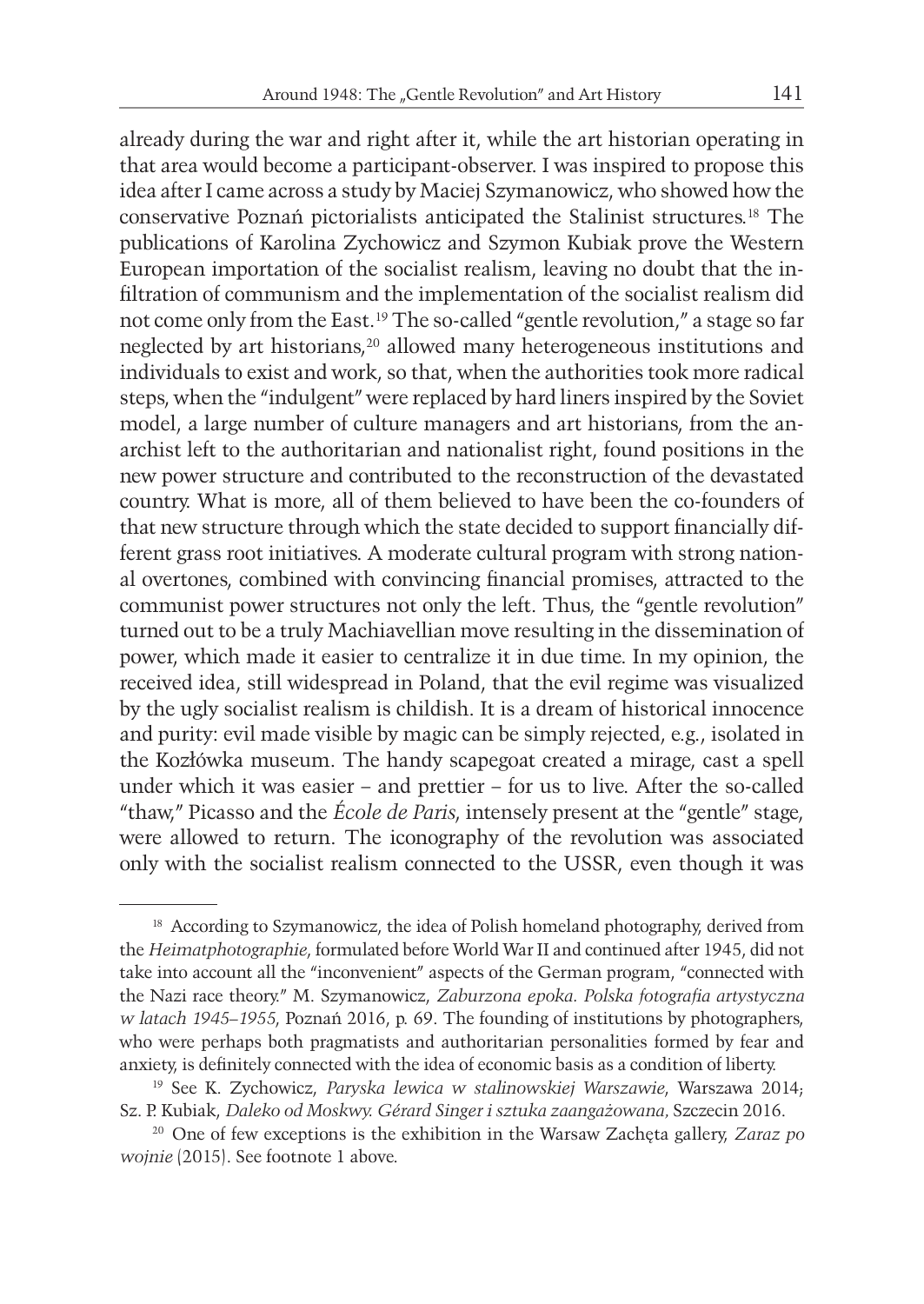the painting of the *École de Paris* which best expressed the victorious stage of the revolution, cynically blurring its Soviet inspiration. That strange mixture of helplessness, pragmatism, good intentions, and self-mystification became an ethical platform of the intelligentsia for many years to come. In fact, the argument of the aestheticization of the revolutionary experience corresponds with a general diagnosis of Donald Preziosi that art history is a product of the aestheticization of social life and satisfying social needs.21 As a result, however, no remedy for social engineering was developed, i.e., there was no thorough analysis of the passage from modernism to communism, even though historical models of such analysis were available: after World War I, since in Italy modernism paved the way for fascism. This comparison seems to make sense for what connects the two situations is the experience of war – according to Walter L. Adamson, the political situation brought about by the Great War was "revolutionary" in many respects, favoring the politicization of modernism and connecting it with regenerational violence.<sup>22</sup>

*Zarys dziejów polskiej historii sztuki* [An Outline History of Polish Art History] by Adam Bochnak, published in 1948, listed few scholars interested in modern art. Among them there was, of course, Jan Bołoz Antoniewicz, about whom Bochnak wrote that "several months before his death, he spoke at the opening of the Formist exhibition with such an insight in the intentions of the adherents of expressionism and cubism that everyone was impressed by the acumen of that sixty four-year old connoisseur of the Renaissance."<sup>23</sup> Bochnak argued that Polish art historians were actually right not to have made Bołoz Antoniewicz's dream about a wider scope of their research come true, but concentrated "first of all on the history of art in Poland, vernacular or imported, seldom choosing topics that were not related to their homeland." According to Bochnak, Bołoz Antoniewicz's program proved unreal because Polish art historians "could not work without direct access to the object of study on site," which would require much traveling and long sojourns abroad. Therefore, he explained, instead of the Lvov option, the Cracow option of Marian Sokołowski was adopted, i.e., studying the works of art available in Poland. "Sokołowski's program passed the test of time and is still inspiring today," concluded Bochnak, although he added that Sokołowski "had spent many years abroad," but still, having returned, published a long study *Ruiny na Ostrowie Jeziora Lednicy* [Ruins of the Lednica Lake Island].

<sup>21</sup> See D. Preziosi, *The Art of Art History. A Critical Anthology*, Oxford 2009*,* p. 495.

<sup>22</sup> See W. L. Adamson, *Avant-garde Florence. From Modernism to Fascism*, Cambridge, MA, 1993, pp. 219–227.

<sup>23</sup> A. Bochnak, *Zarys dziejów polskiej historii sztuki*, Kraków 1948, p. 29.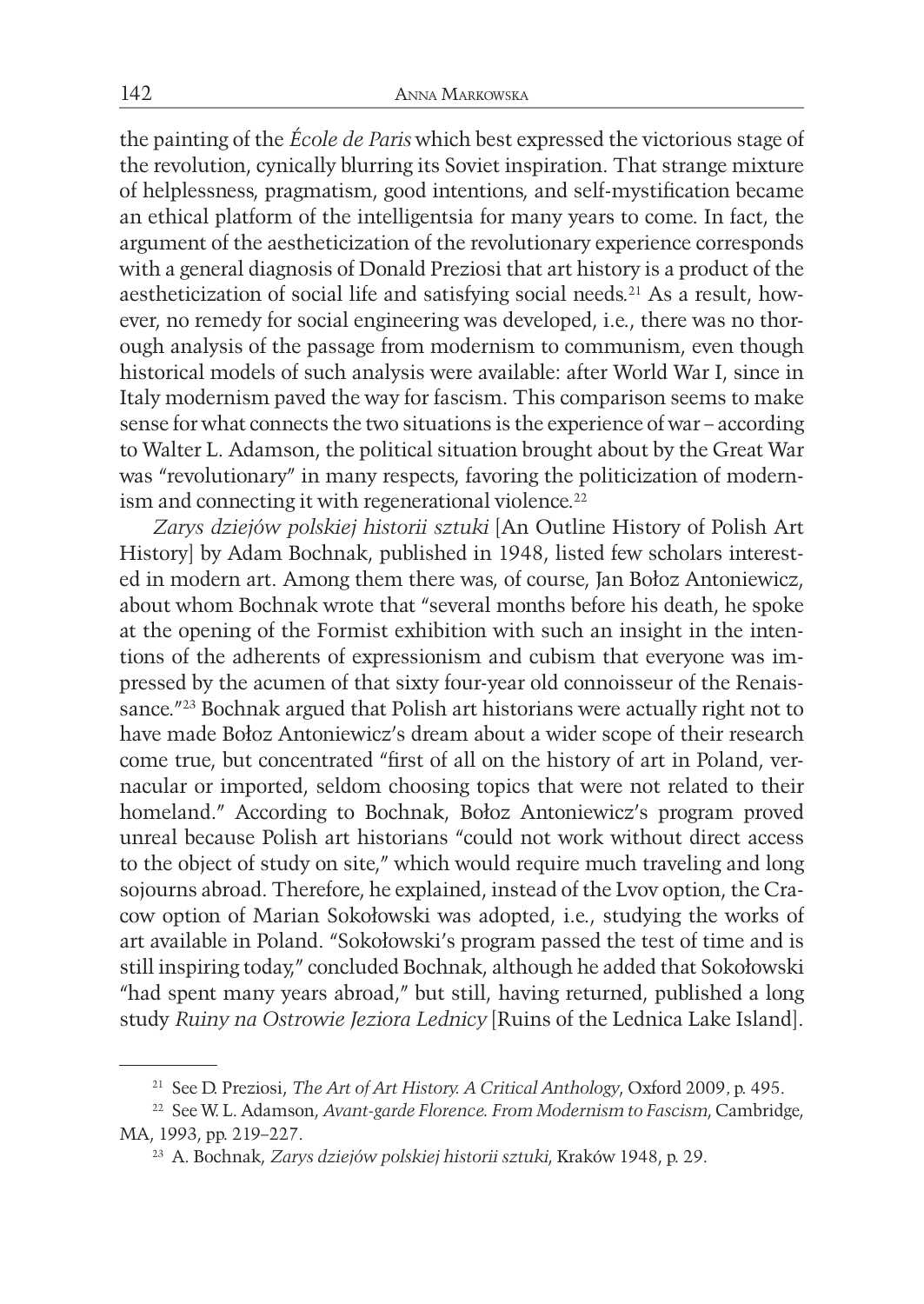Consequently, Bochnak decided that in 1948 the most urgent task of Polish art history was to finish an inventory of all historical monuments and only after that time would come to work on more comprehensive studies. As one of major problems of art history he mentioned the "problem of the uniqueness of our artistic production," arguing that "only a comparative method," stressing its relations with foreign art, was appropriate.<sup>24</sup> On the one hand, Bochnak pragmatically limited the scope of research, but on the other, taking into consideration obstacles in traveling and everyday hardships, he wanted art history students to acquire possibly the widest knowledge of European art. For instance, in the academic year 1947/1948 he lectured on the Flemish art of the Baroque.<sup>25</sup>

## THE ART HISTORIAN AND MASSIVE EXPROPRIATION: AMBIVALENCE IN THE VERY HEART OF THE ETHOS

In the programs of reconstruction and projects of reorganization of artistic life which were publicized right after the war the question of property was not mentioned. Jan Zachwatowicz, who wrote that the nation and its culture were one, and that since Poles "could not accept the ruin of their cultural monuments, we would rebuild them from scratch to leave to the next generation their form which, even if not authentic, would be accurate – as preserved in our memory and available in historical records,"26 knew that his idea was probably not compatible with the law: "Legal protection is above all prohibitions which do not create, but regulate. It is then not by means of prohibitions, but with a positive, vital program that we will make the question of historical monuments crucial."27 Tadeusz Dobrowolski hoped that a new kind of human being would appear: "Museums must meet the needs of people shaped by the wrong norms of social life, culturally passive, and mentally lazy. The people must also show more initiative and make an effort to wake up from mental inertia."28 Those Promethean words, increasing the gap between the

<sup>24</sup> Ibidem, p. 62.

<sup>25</sup> See A. Bochnak, *Malarstwo flamandzkie XVII wieku: Rubens – Jordaens – Van Dyck: wykłady uniwersyteckie z r. 1947/48*, Kraków 1949.

<sup>26</sup> J. Zachwatowicz, "Program i zasady konserwacji zabytków," *Biuletyn Historii Sztuki i Kultury* 1946 (June), p. 48.

<sup>27</sup> Ibidem, p. 50.

<sup>28</sup> T. Dobrowolski, "Zagadnienie muzealnictwa," *Biuletyn Historii Sztuki i Kultury* 1946 (December), 3–4(8), p. 162.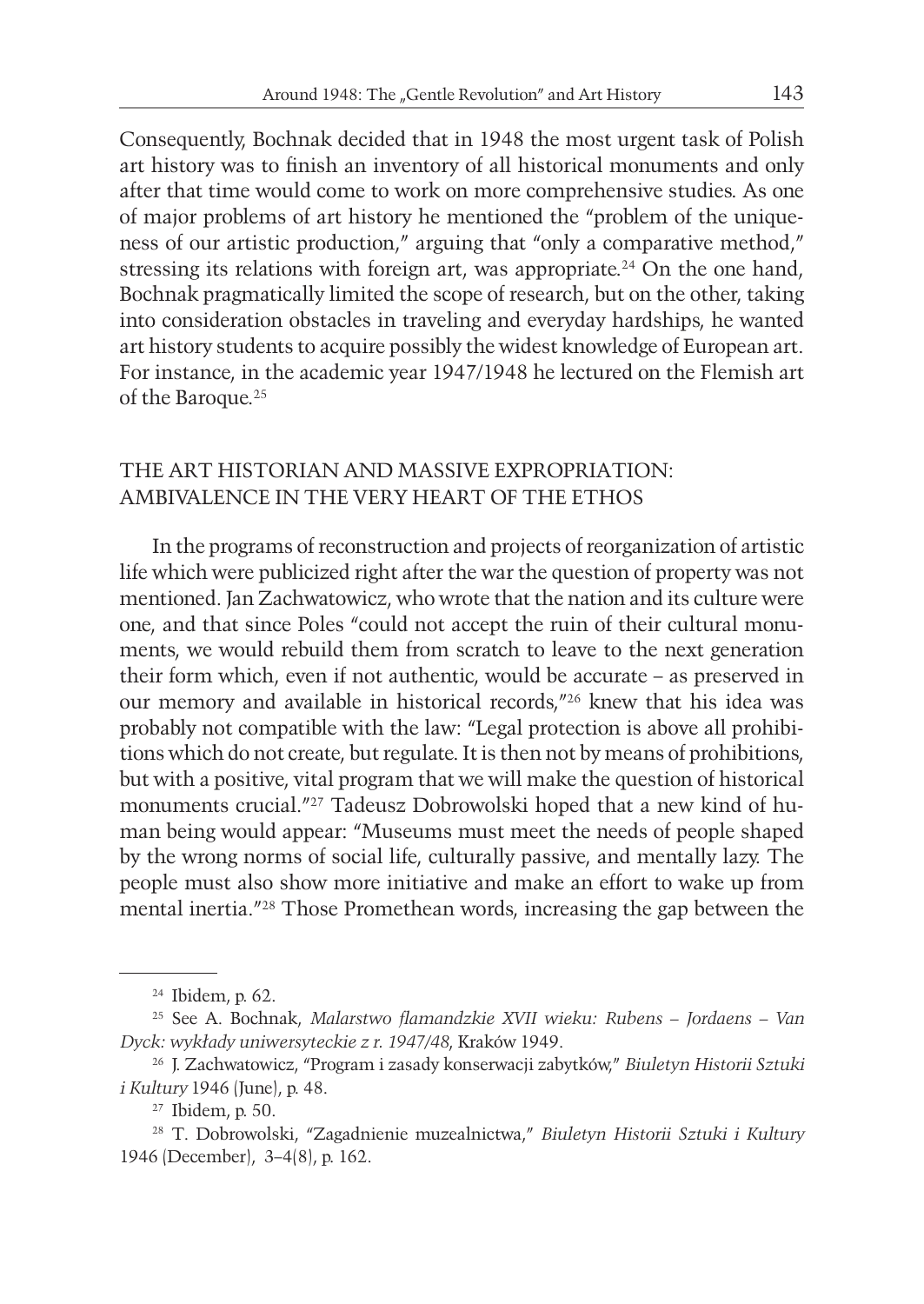"space of experience and horizon of expectations,"29 so characteristic of the modern mentality, were written only two years after the land reform which theoretically consisted in dividing landed property into smaller, mostly private farms, but in practice it meant also re-appropriation of movable property as well, since one state proprietor of the land and all economic resources made it easy to develop new visions. Zachwatowicz made his statement already after President Bolesław Bierut's decree of October 26, 1945, which in its Paragraph One read as follows: "To ensure a rational reconstruction of the Capital and its development according to the needs of the Nation, in particular to use the land without delay and properly, all the land within the limits of the city of Warsaw becomes, on the day of the present decree's issue, property of the community of the city of Warsaw."30

Consequently, even though the problem of the ownership of works of art is more general, after the revolution in Poland it acquired a specific character, which is why requires a separate analysis, taking into consideration also the question of continuity that dates back to the times before World War II. Many experts considered the prewar decree of the President of the Polish Republic of March 6, 1928, concerning preservation of historical monuments, no longer adequate,<sup>31</sup> and they wondered how to open in regenerated Poland a museum housing European masterpieces "without big state spending or no state spending at all, and without violating the legal principles guaranteed by the Constitution," which resulted in introducing "the obligation to show the works of the old masters to the public" after their obligatory registration.<sup>32</sup> The freedom of will, understood as an opposition to the historically valid law, is impossible without a revolution. No doubt, building in Warsaw wide avenues instead of narrow streets which demanded respect for property rights, or the reconstruction of the Warsaw Old Town implied a factor of necessary and irresistible change. It was a way to restore justice, justified by the chances offered by the revolution. Zachwatowicz wrote: "In its restored majesty, the historical monument must become alive and perform a social role as a necessary element of a settlement, with its full appeal [to the public]."33 The revolution-

<sup>29</sup> Reinhart Koselleck's concepts of the *Erfahrungsraum* and the *Erwartungshorizont,*  referred to by Habermas. See J. Habermas, *The Philosophical Discourse of Modernity*, trans. F. G. Lawrence, Cambridge, MA, 1990, p. 12.

<sup>30</sup> *Dziennik Ustaw* 1945, no. 50, item 279.

<sup>&</sup>lt;sup>31</sup> The President's decree allowed the state to expropriate the owners of land on which historical monuments were discovered, as well as owners of the monuments themselves.

<sup>&</sup>lt;sup>32</sup> H. Gotlib, "Projekt ustawy o przymusie wystawiania obrazów dawnych mistrzów," *Głos Plastyków* 1932, 4, p. 50.

<sup>33</sup> Zachwatowicz, "Program i zasady konserwacji zabytków," p. 48.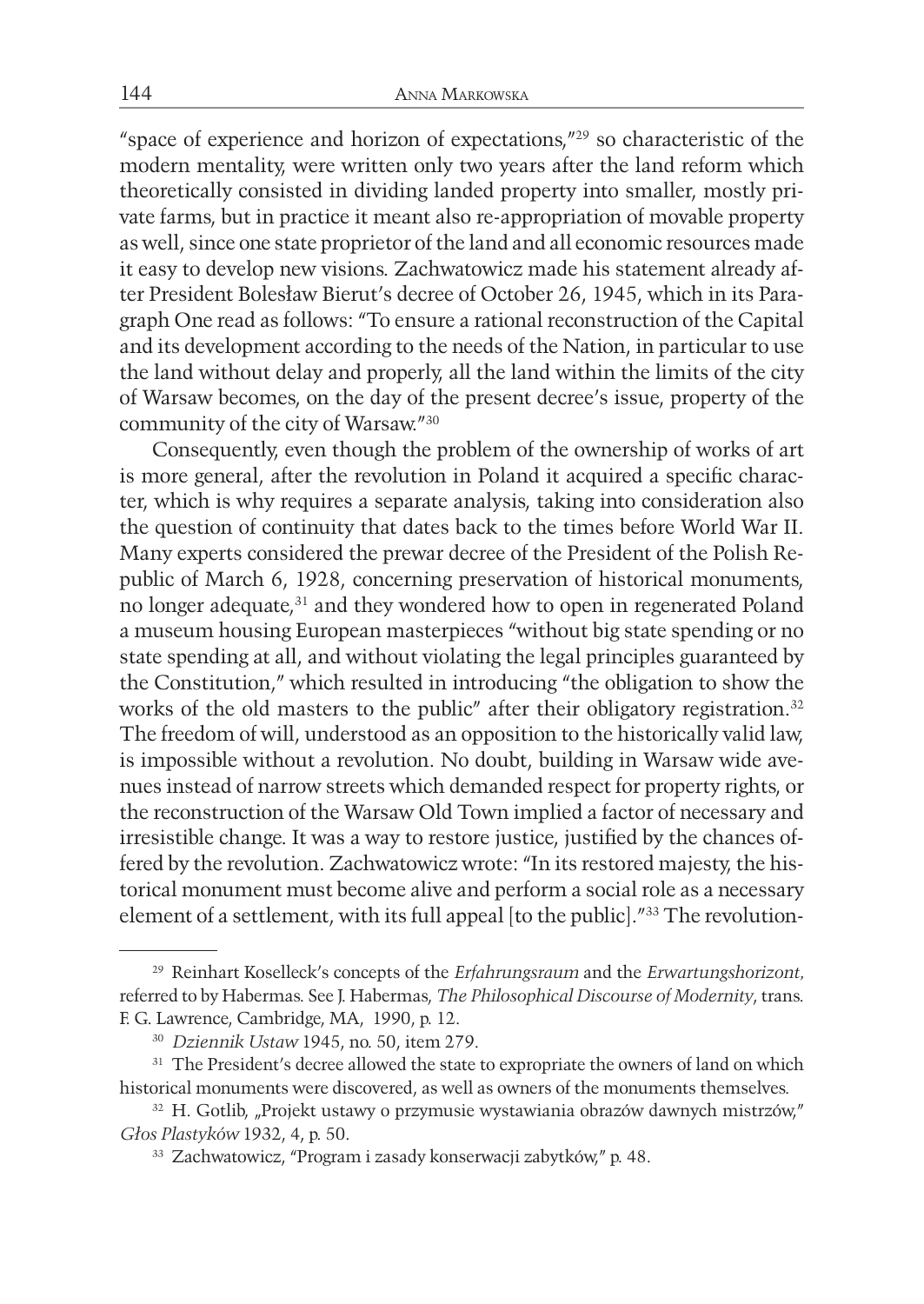ary space of reconciliation as the old form and its new content related to everyday life (Zachwatowicz claimed that monuments must regain "everyday life in a carefully designed, proper architectural form"34) was supposed to be quite different from the ceremonial and ostentatiously vertical, foreign form of the Soviet-built Palace of Culture [in Warsaw], cancelling all that was before. That space was based on the visual, on form, but it was a new form – a new function of the old form that could actually illustrate the change. The form made violence less painful since it made the new look familiar. The goal of revolutions – French, Russian (October), and Polish (in progress) – was a transformation of social relations, resulting in the rise of the new man (*homme nouveau*).

The scholarly and social neutralization of expropriation favored the new man's birth: already in November 1944, on the Zamoyski's estate in Kozłówka a museum was opened in the palace.<sup>35</sup> Another example was the evaluation of the Potocki's collection, appropriated by the state in October 1946, after the security police found it hidden in a monastery.36 Kazimierz Malinowski (1907–1977), then the custodian and deputy director of the National Museum in Warsaw, a graduate of the University of Poznań and soon, since 1948, director of the Wielkopolskie Museum which was to be renamed as the National Museum in Poznań,<sup>37</sup> who evaluated the Potocki's collection of paintings, argued that it was not a result of some particular aesthetic needs, since a big set of family portraits shows that its major goal was to commemorate family members and thus record the "continuity of the family, so important in the past."38 In the same text, considering the nineteenth-century portraits, Malinowski claimed that because of its popularity the portrait painting never played an artistically important role, as the "history of art recorded only the names of the avant-garde artists." He added that it was not the fault of the Potockis, however, "if they had been motivated not so much by the wish to com-

<sup>36</sup> *Pokaz obrazów i dzieł sztuki ze zbiorów Potockich zabezpieczonych przez władze bezpieczeństwa przed wywozem za granicę* [exhibition catalog, November–December 1946]*,* Muzeum Narodowe, Warszawa 1946. The authors of the catalog were: Kazimierz Malinowski (painting), Maria Mrozińska (miniatures), Marisa Suchodolska (prints), Stanisław Gebethner (decorative art), Józef Jodłowski and Stanisław Gebethner (historical relics and jewellery). In an annex to the catalog one could find information about the legal aspect of the "collection's appropriation," including not only the postwar decree of March 1, 1946, but also the prewar President's decree of March 6, 1928.

<sup>37</sup> H. Kondziela, "Malinowski Kazimierz (1907–1977)," in: *Polski Słownik Biograficzny Konserwatorów Zabytków,* fasc. 1, Poznań 2000, pp. 47–49.

<sup>38</sup> *Pokaz obrazów i dzieł sztuki ze zbiorów Potockich*, p. 3.

<sup>34</sup> Ibidem.

<sup>35</sup> *Zaraz po wojnie*, p. 10.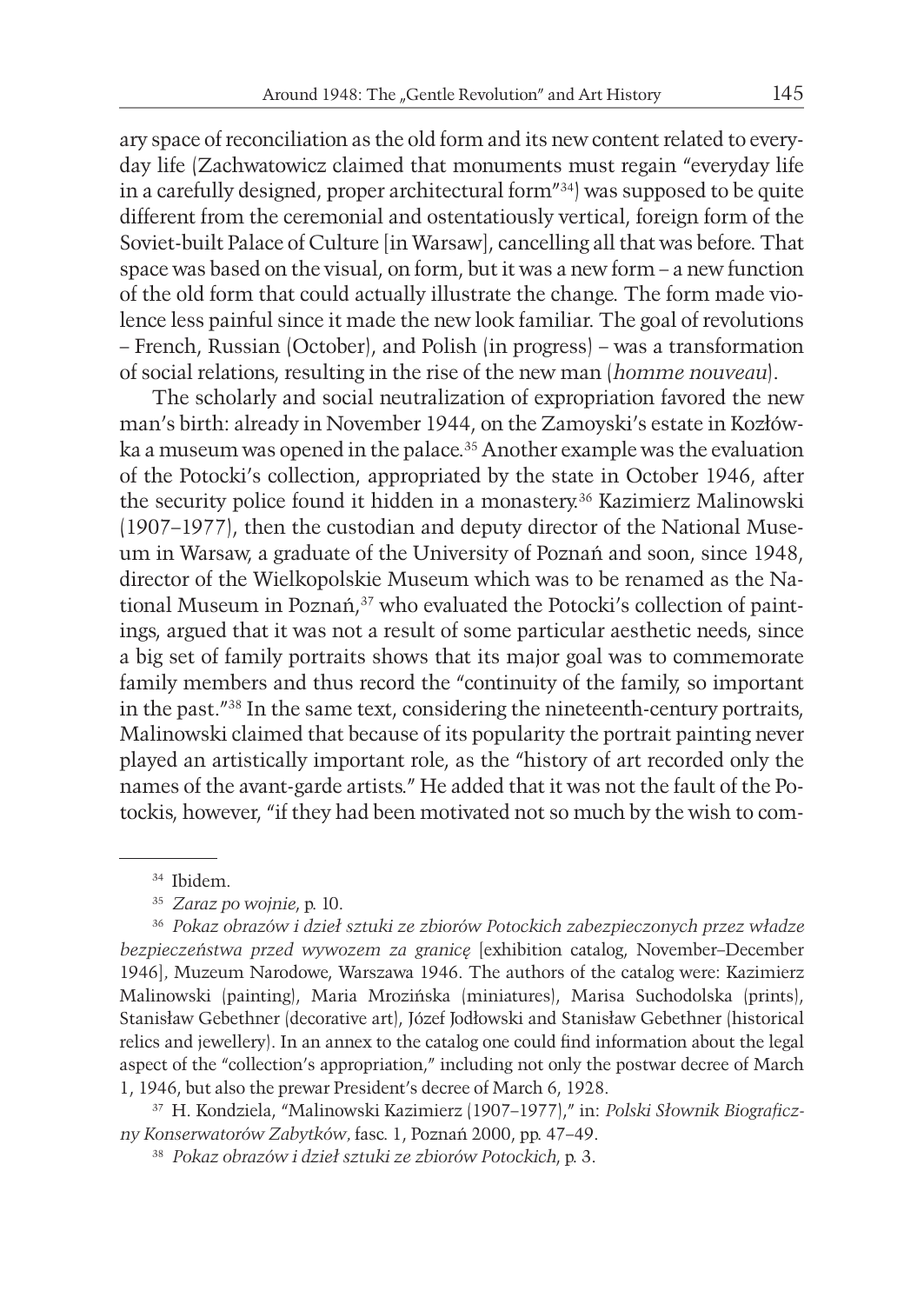memorate their relatives, but rather by the need to possess a valuable painting collection, their portraits would have had eternal value and would not have been reduced after several decades to simple illustrations of the taste of the time."39 One might say that having been asked by the security police for an opinion, an art historian, a scholar with some "exegetic and cryptographic"40 experience, was able to demonstrate his independence even when he wrote in the catalog that the "Security Authorities were alert," helping the nation preserve its treasures,<sup>41</sup> although on the other hand the same "Authorities" were busy not only doing that kind of job. Such a rescue transaction was possible thanks to the support of the academia which neutralized or perhaps appreciated the presence of the works of art in the museum even when they were placed there by hook or by crook. The question of ownership was irrelevant to scholars who examined the development of a particular form and asked questions about the historical significance of a given item, since the work of art is a bearer of "specimen data" in a specific "interrogative field."42 The modern idea of transferring a large number of artworks which, having lost their habitat, were placed under new conditions to educate citizens belongs both to the Revolution, and to the Academia with its "laboratories of knowledge," i.e., the privileged institutions of research, entitled to ask appropriate questions. Suggesting that the security authorities confiscated personal family relics, Malinowski was even able, as an expert, to discuss the appropriation of the collection as such. Still, classifying the Potockis' portraits as little value items which belong to the decorative art section, illustrating the history of costumes, he pointed rather at the universalism of art history which could decide that any family memorabilia might become museum exhibits treated, regardless of their original function, as a document – in that case, of the history of costumes. The pride of the academic discipline that liberates objects from their old, particular identity to make them submit to the universal scholarly procedures can be seen also in reference to the "replicas or contemporary copies" of Raphael, Andrea del Sarto, and Giorgione, as having some artistic and didactic significance, they were purchased as authentic "and only the precise expertise of our times allowed us to classify them as works of lesser masters<sup>"43</sup>

<sup>39</sup> Ibidem, p. 16.

<sup>40</sup> D. Preziosi, "The Question of Art History," *Critical Inquiry* 1992, 18(2), p. 374.

<sup>41</sup> *Pokaz obrazów i dzieł sztuki ze zbiorów Potockich*, p. 55.

<sup>42</sup> Both terms are coinages of Donald Preziosi. See: Preziosi, "The Question of Art History," p. 375.

<sup>43</sup> *Pokaz obrazów i dzieł sztuki ze zbiorów Potockich*, p. 5.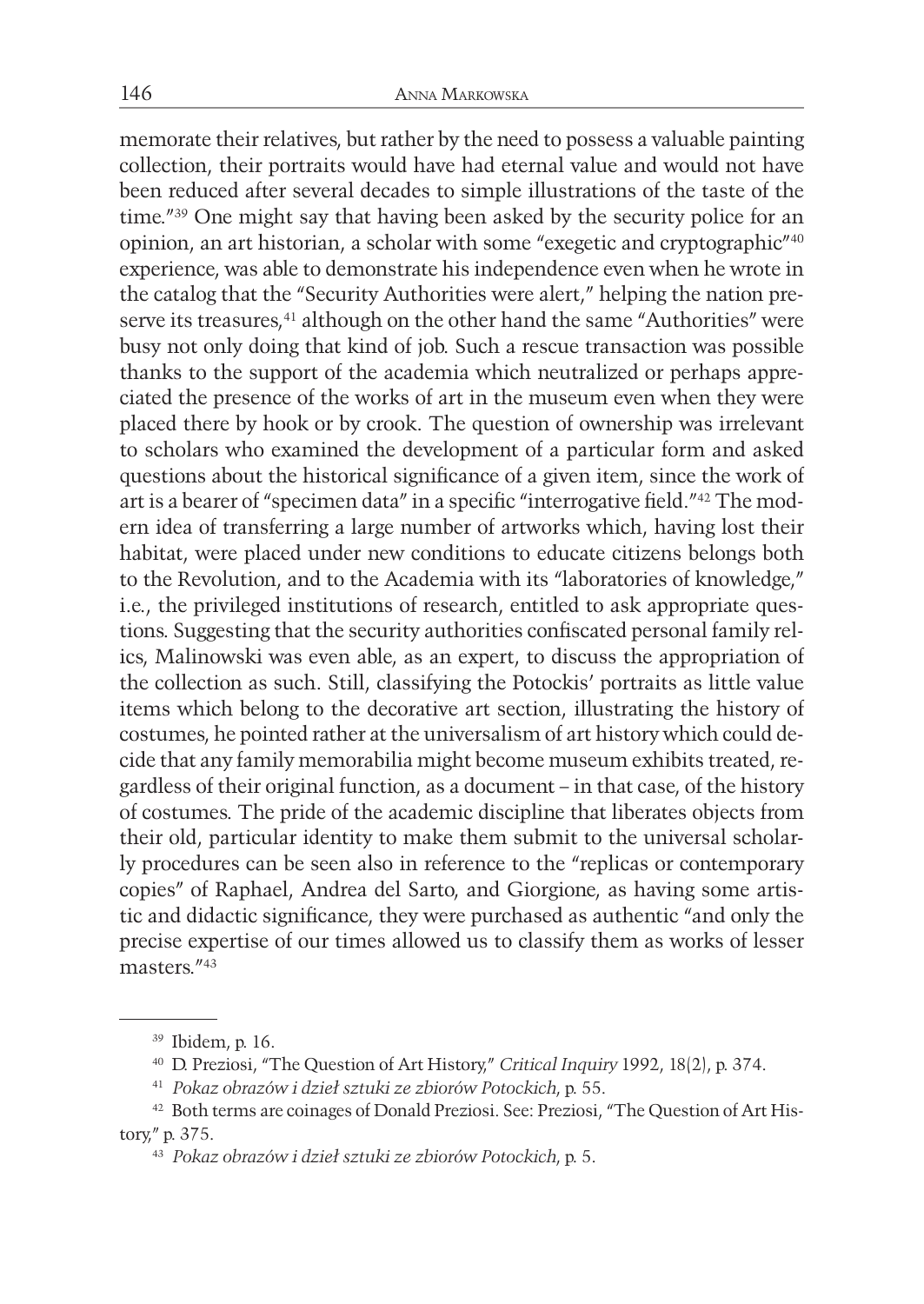In the same publication, Stanisław Gebethner tried a strategy of preserving the national heritage, describing a collection of ornate belts: since the prewar collection of the National Museum was destroyed, the appropriated set was "unique of its kind in Poland."44 In a way then, after the national apocalypse the nationalization of private collections became self-evident at least for some intellectuals. Including works of art in the space of academic art history and applying to them expert procedures was so important because ultimately it could be used to annul property rights. Consequently, scholarship was used by the revolution, while modernity, thanks to its teleological model of history, succeeded in "closing off the future as a source of disruption."45 On the other hand, the "spell of the historical necessity"<sup>46</sup> allowed art historians not only to ignore the revolution, but also to turn it into mobilization for the sake of noble civic duty. Giving up the part of the legislator and satisfied with that of the interpreter, the art historian resolved to play the part of Hermes in a paramedic's uniform, without eliminating from his horizon another world which theoretically could be saved only because of that. Establishing his autonomy, the paramedic-hermeneut paradoxically confirmed his rejection of tradition and the authoritarian self-proclamation of his unique position that could be granted only by himself.

Supporting modernity, the art historian accepted the Enlightenment ideals of separation-specialization, of which Habermas wrote so much later, trying to deal with the errors and misfortune of modernity, defined by him as the rise of three autonomous spheres (institutional fields of activity): science, morality and law, and art, each with its own specific set of rules. In the sphere of art, Habermas specified the problem of modernity as an expert, and thus self-constituted, approach to culture and institutionalization of the goal-oriented, rational administrative activity resulting in the universalization of norms and a new mythology in the service of ideas. In his opinion, a way out of this could be a communication-oriented model of action, coordination of the individual plans of interaction participants, and the renouncement of privileges. Giddens wrote about functional specialization and an expert system which one trusts, being unable to verify it. This leads to the nullification of social relations depending on the immediate context, i.e. the separation of time and space and the so-called disembedding of the social system.47 The impersonal nature of expertise made the expert operate in abstract time and

<sup>44</sup> Ibidem, p. 28.

<sup>45</sup> Habermas, *The Philosophical Discourse of Modernity*, p. 12.

<sup>46</sup> Arendt, *On Revolution*, p. 47.

<sup>47</sup> A. Giddens, *The Consequences of Modernity*, Cambridge 1991, p. 21ff.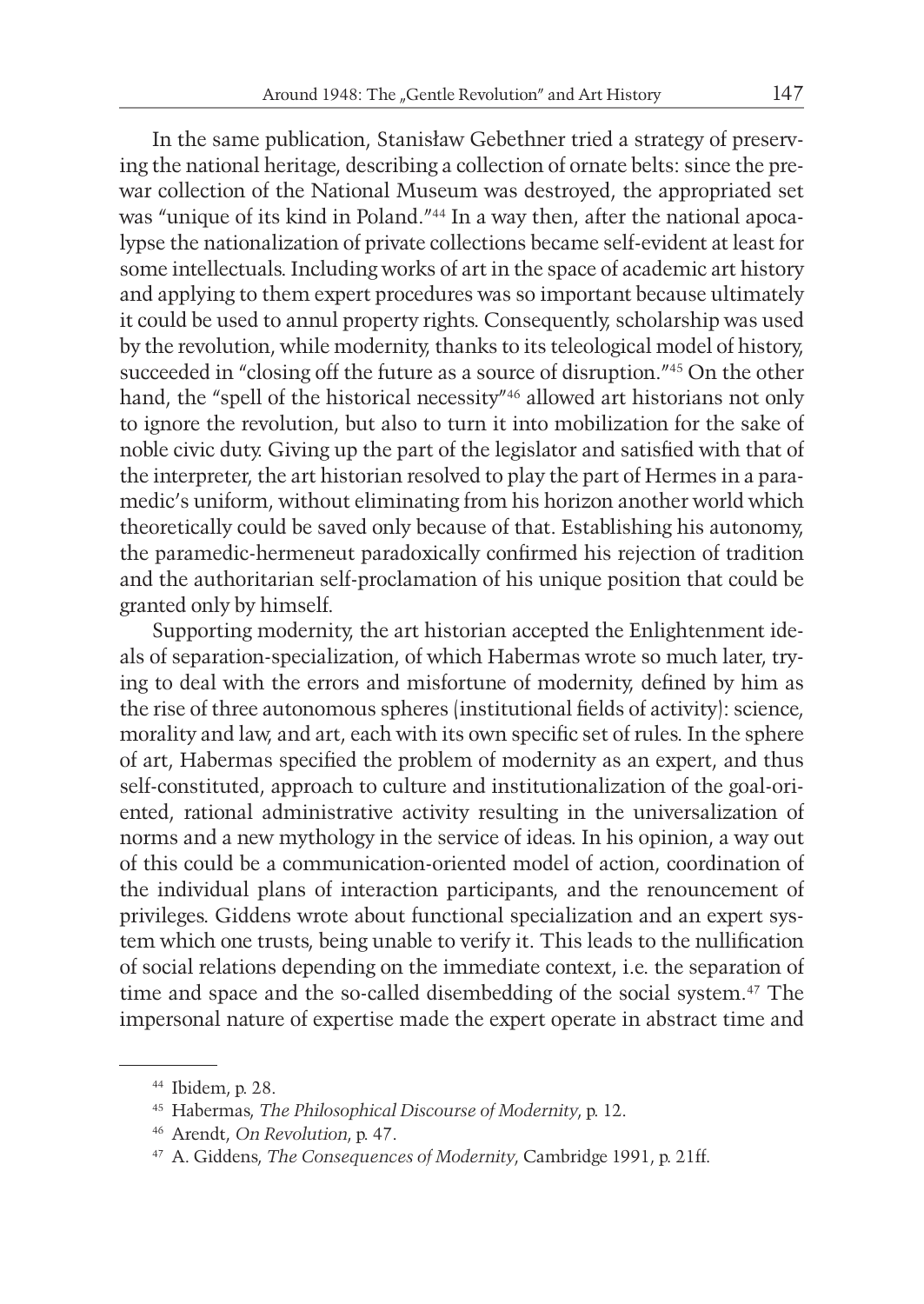space, undetermined by any specific context or locality, out of here and now, i.e., first, he abandoned the local tradition, and, second, put himself above the vulgar appropriation made by security police, even though – which a genuine paradox – their mutual relation must have been based on the Giddensian trust as a catalyst of symbolic exchange. That trust did not rely on the experts' belief in moral honesty, but only on the correctness of principles. In totalitarian or quasi-totalitarian regimes, whenever the principle of trust was violated as well, both the symbolic means of exchange and the belief in the correctness of principles were challenged. If the internal referentiality of the constructed norms and standards of expertise has no relations outside a definite specialist sphere – in other words, if it ignores God or the idea of God, as well as concrete people living here and now – then an expert system transferred into abstract time and space starts to serve itself. Art has to be redefined, irrevocably turning into an element of a closed expert system that has a rationale only as long as it serves the authorities and not people in a definite time and space. Describing the Potockis collection with the axioms of his discipline, the scholar achieved rational coherence and maximum certainty as regards his conclusions. Under the circumstances, he could be much more certain than if he considered the collection as family property important at specific moments of the family life. The weaknesses of modernism are obvious in their universal aspect, but in reference to the system implemented in Poland after World War II one might say that they became outright tragic. I recognize its tragic features in the inner tension of art history torn between the intention to focus on the national option, i.e. serving the local community traumatized by the war, and the hope that it would be possible to do it without subverting the expert foundations of the discipline that separated art from the people. Fortunately, in the communist Poland the system was not quite self-contained although the relation "structured by the system of reciprocally interlocked perspectives among speakers, hearers, and non-participants"48 could not come into being as the decimated bourgeoisie was dependent on the ubiquitous power of the state and landowners lost their property to the rhetorically constructed "people."

### FOLK ART AND *ART BRUT* – IN SEARCH OF COUNTER-HISTORY

If we agree with Foucault that the writing of history was long related to the rituals of power and became a kind of ceremony that legitimated and confirmed them as a discourse of splendor, then the role and way of represent-

<sup>48</sup> Habermas, *The Philosophical Discourse of Modernity*, p. 297.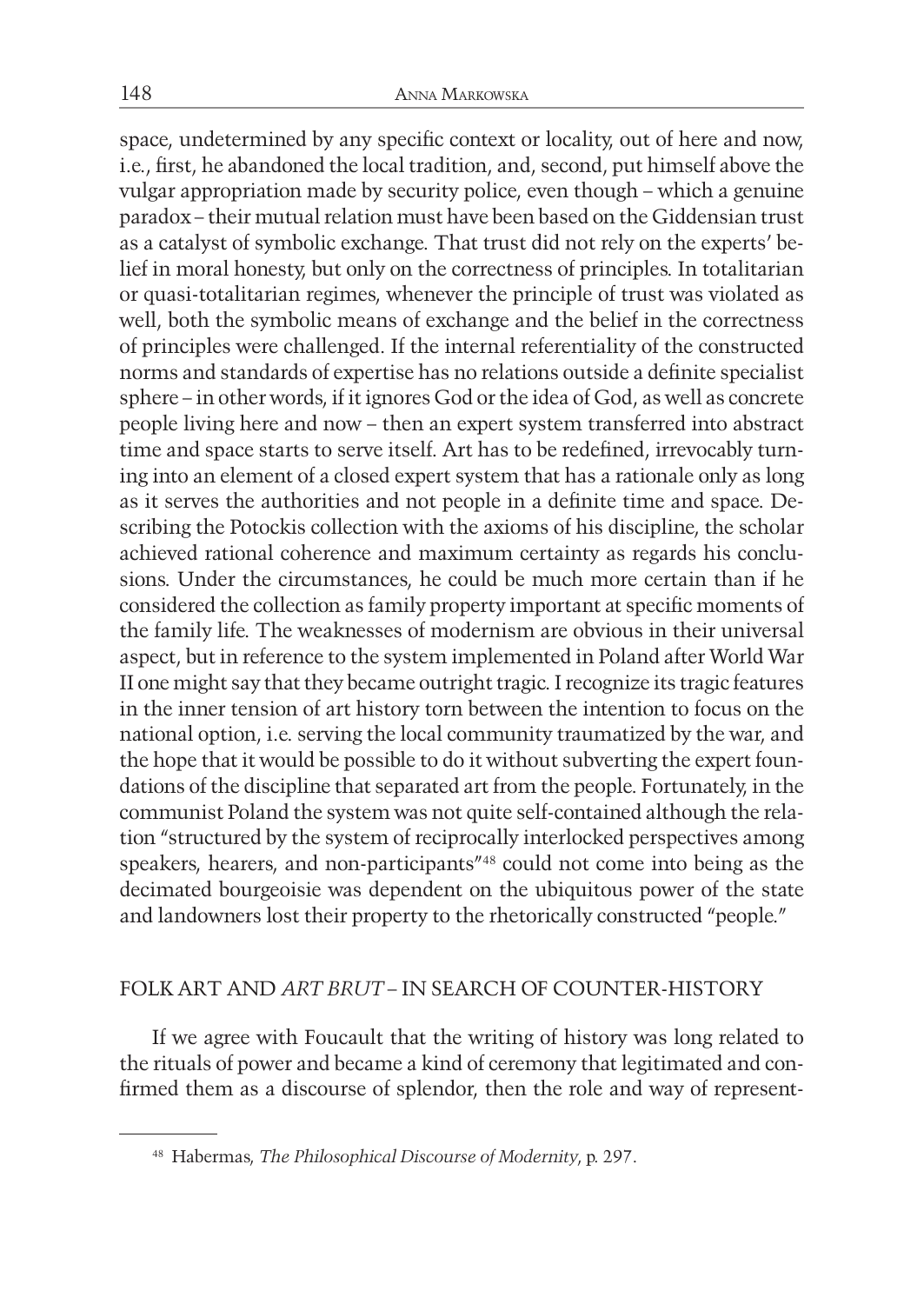ing the object of power turns into crossroads: we may choose between Livy and *The Bible*. 49 Folk art is today the object of interest of the critical folklore studies which analyze its "ability to decisively contribute to the critique of power and the dominating or oppressive habituses" and the rhetoric of folklore which contributes to the constitution of social order.<sup>50</sup> It must be remembered that the concept of "primitivism," related to folklore, was connected to an ideological construct that justified imperial conquest, $51$  implying a different approach to time and history. Thus, a critical history of folklore has been written by those who do not trust the progeny of Livy. Among them there is also Piotr Korduba who aptly analyzed a combination of modernity and the local "primitivism." The title of his book, *Folklore for Sale* [Ludowość na sprzedaż], indicates that the author does not ignore the problem of the instrumentalization of folk art and considers it in the contexts of the ideas of economic development, taste, and social order. Korduba shows many kinds of contextual involvement, writing, e.g., about folklore as a fad, the Secession or Art Deco "stylization" in the context of budding avant-garde movements, the development of tourism and the wish to experience something "authentic," the connection of folklore with anti-machinery movements that contested industrial progress and the city as an alleged cause of moral degradation, the village poverty that preserves tradition and the related ethnographic idea of the apotheosis of artistic isolation opposed to encouraging intelligentsia to buy folk artifacts and decorate with them their apartments, which was supposed to help villagers become more affluent, brain addling by cottage industry, and finally, the role of state institutions which took up the role of tradition keepers already before World War II.52 One might say that Korduba managed to demonstrate what Livy would have most likely done with folklore: according to the book's title and the author's assumptions, it is not folklore's "biblical history," though a comprehensive critique of folklore for sale definitely opened some space for its counterhistory (to use Foucault's term once again).

What interests me at the point of contact between folk art and the idea of the *art brut* which appeared right after the war is then the function of memory – not as preventing oblivion, but as showing what, according to Foucault,

<sup>49</sup> See M. Foucault, *"Society Must Be Defended." Lectures at the Collège de France, 1975–1976*, trans. D. Macey, New York 2003, p. 65ff.

<sup>50</sup> S. O. Gencarella, "Constituting Folklore: A Case for Critical Folklore Studies," *The Journal of American Folklore* 2009, 122(484), p. 173.

<sup>51</sup> M. Antliff, P. Leighten, "Primitivism," in: *Critical Terms for Art History,* eds. R. S. Nelson, R. Schiff, Chicago 2003, p. 217.

<sup>52</sup> See P. Korduba, *Ludowość na sprzedaż. Towarzystwo Popierania Przemysłu Ludowego, Cepelia, Instytut Wzornictwa Przemysłowego*, Warszawa 2013.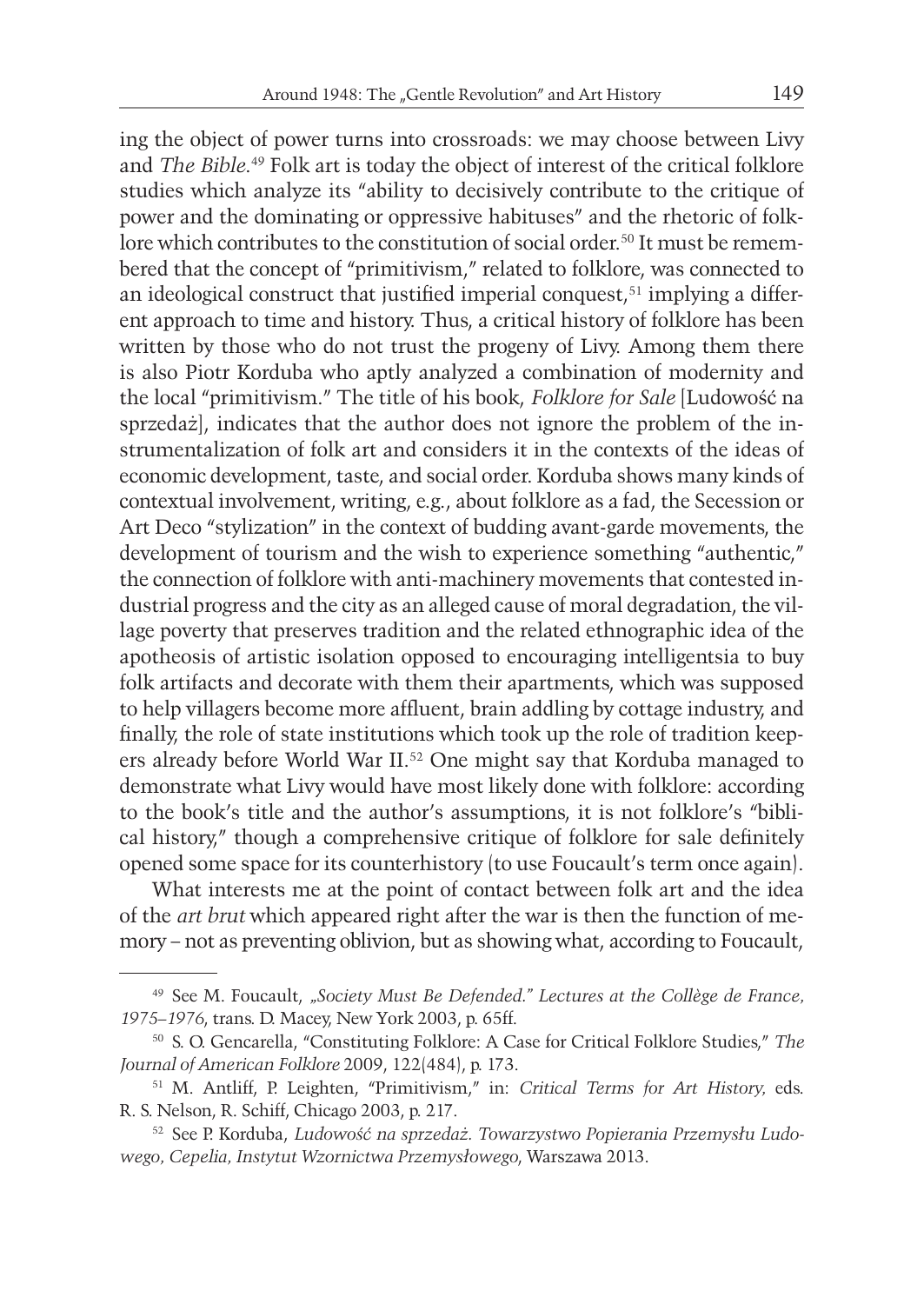"has been carefully, deliberately, and wickedly misrepresented."53 Korduba writes, with the words of Helena Schrammówna (d. 1942), about the tension between enlightening the people and making the intelligentsia aware that education may result in the folk artist's loss of his or her original skills.<sup>54</sup> A surprising conclusion drawn by Korduba from his analysis of the concept of folk art in the interwar period stresses the crucial role of the state both before and after the war in the support of the folk industry. The centralized and monopolistic character of that support "which put the folk industry under the state's control both in financial and artistic terms fostered the adjustment of the prewar experience to the postwar organization of that control in the communist Poland."55 However, before dealing with the mutual favors that the communist state and the anti-communist intelligentsia were doing to each other as regards the folk art, I want to discuss the search for the so-called "authentic" folk culture, taken up after the war by scholars all over Europe in the context of the decomposition of the imperial superpowers and the colonial orientalization and exoticization of the folk culture. A relevant example may be the sojourn of Claude Lévi-Strauss in New York (1941–1945), when he developed an interest in non-professional art and in whatever had nothing to do with the "cultural industry" according to Adorno – particularly significant were the anthropologist's relations with surrealists and Native Americans. Inventing structural anthropology and a non-hierarchical idea of art, Lévi-Strauss used the surrealist idea of "bizarre combinations," drawing on his strolls along the streets of immigrant New York, Roman Jakobson's lectures in which the linguist minimized the role of the author, the inspirations by the Northwest Coast Indian Gallery founded by Franz Boas in the New York Museum of National History, and the art of prison inmates.<sup>56</sup> Having returned to Paris, he joined the *Compagnie de l'art brut* and saw the exhibition *L'Art Brut prefée aux arts culturels* (1949, Galerie René Drouin).

<sup>55</sup> Korduba, *Ludowość na sprzedaż*, p. 132. Although Korduba does not inform the reader whether Polish folk art sold by the Cepelia used the patterns characteristic of the ethnic groups that lived in the prewar Poland, it seems that the postwar geography was "naturalized," focusing on the regions of Podhale and central Poland. If it was so, then the new "nation" and "people" were constructed according to the post-Yalta political logic which required loyalty to the USSR and forgetting about the eastern side of Bug river.

<sup>56</sup> K. Minturn, "Dubuffet, Lévi-Strauss, and the Idea of Art Brut," *RES: Anthropology and Aesthetics* 2004, 46, pp. 247–258. See also: J. Clifford, "On Collecting Art and Culture*,*" in: *Out There: Marginalization and Contemporary Cultures*, eds. R. Ferguson, M. Gever et al. Cambridge, MA, 1992, p. 156ff.

<sup>53</sup> Foucault, "*Society Must Be Defended,"* p. 72.

<sup>54</sup> Korduba, *Ludowość na sprzedaż*, p. 60, 65.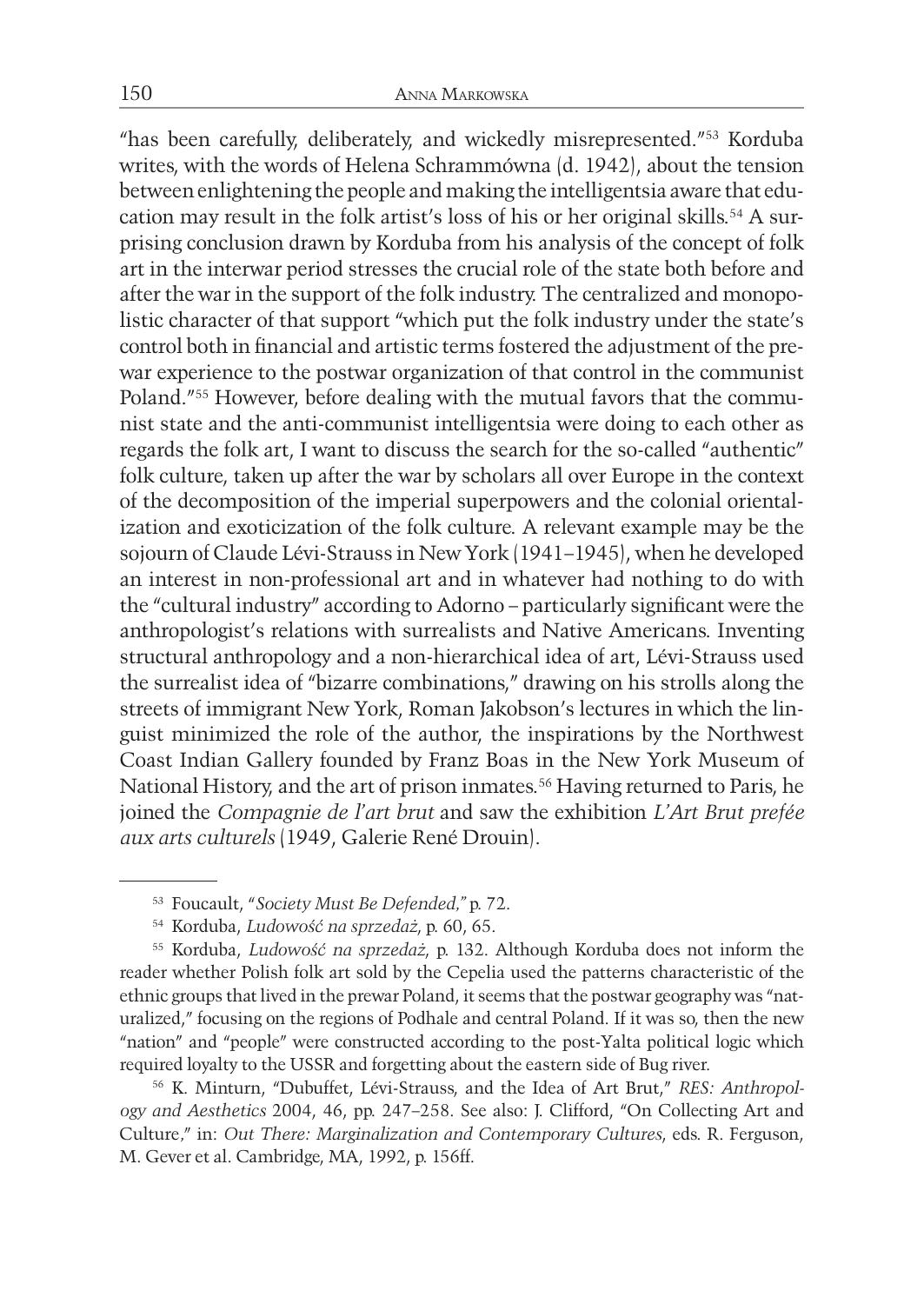More or less at the same time, from December 1948 until February 1949, the *Musée National d'Art Moderne* showed the Exhibition of Polish Folk Art and Artistic Industry [*Wystawa Polskiej Sztuki Ludowej i Przemysłu Artystycznego*], organized by the Office for the Control of the Aesthetics of Production [*Biuro Nadzoru Estetyki Produkcji*], founded by Wanda Telakowska. Surely, for Dubuffet the *art brut* was not connected with production at all: it brought hope to overcome national conflicts and historical conditions, and as such can be approached in the context of T. J. Demos's "aesthetics of homelessness" as the last "other" of modernism.57 Even though today we tend to criticize the stereotypical "other" and his or her pathology which made him/ her different from the "normal" artist,<sup>58</sup> as well as Dubuffet's innocent idea of the *art brut*, at the particular historical moment right after the war at stake was the inclusive character of European culture and art that would not impose patterns of domination,59 i.e. opposition to the authoritarian conceptions of modernity. That critical aspect was characteristic not only of the *art brut*, but also of the Cobra group (1948-1951) and those of its members who were later to start the situationist movement. Foucault writes about counterhistory in connection with its potential "of deciphering, the detection of the secret, of the outwitting of the ruse, and of the reappropriation of the knowledge that has been distorted or buried,"60 and with its revolutionary dimension. On the other hand, it may be worthwhile to find out whether the vernacular, Polish "primitivism" was used as an Aesopian language of counterhistory – for the time being, one may argue that such a line of reasoning was definitely not adopted by Polish art historians. "Folklore for sale" is a genuine paradox, a continuation of the prewar discourse of the authorities taken over by the communist state and its postwar revolution. With his rhetoric of the folk na-

<sup>57</sup> Minturn, "Dubuffet, Lévi-Strauss, and the Idea...," p. 255, 258.

<sup>58</sup> See *The Artist Outsider: Creativity and the Boundaries of Culture*, eds. M. D. Hall, E. W. Metcalf, Jr., Washington 1994; G. A. Fine, *Everyday Genius: Self-Taught Art and the Culture of Authenticity*, Chicago 2004; D. Wojcik, "Outsider Art, Vernacular Traditions, Trauma, and Creativity," *Western Folklore* 2008, 67(2/3), pp. 179–180.

<sup>59</sup> A relevant example in this respect is a series of assemblages for which he used caught butterflies. Their mass killing for artistic purposes was a provocation: according to the logic of modernity, it might seem absurd, i.e. economically useless, unmotivated, just as the idea of making pictures of humans turning similar to insects, which – in terms of the Batesonian mimicry, characteristic of defenseless creatures, revealed their miserable helplessness. However, the meaning of all those devices was a polemic with the idea of the "people" engaged in instrumentalizing projects, see S. K. Rich, "Jean Dubuffet: The Butterfly Man," *October* 2007, 119, pp. 46–74.

<sup>60</sup> Foucault, "*Society Must Be Defended,*" p. 72.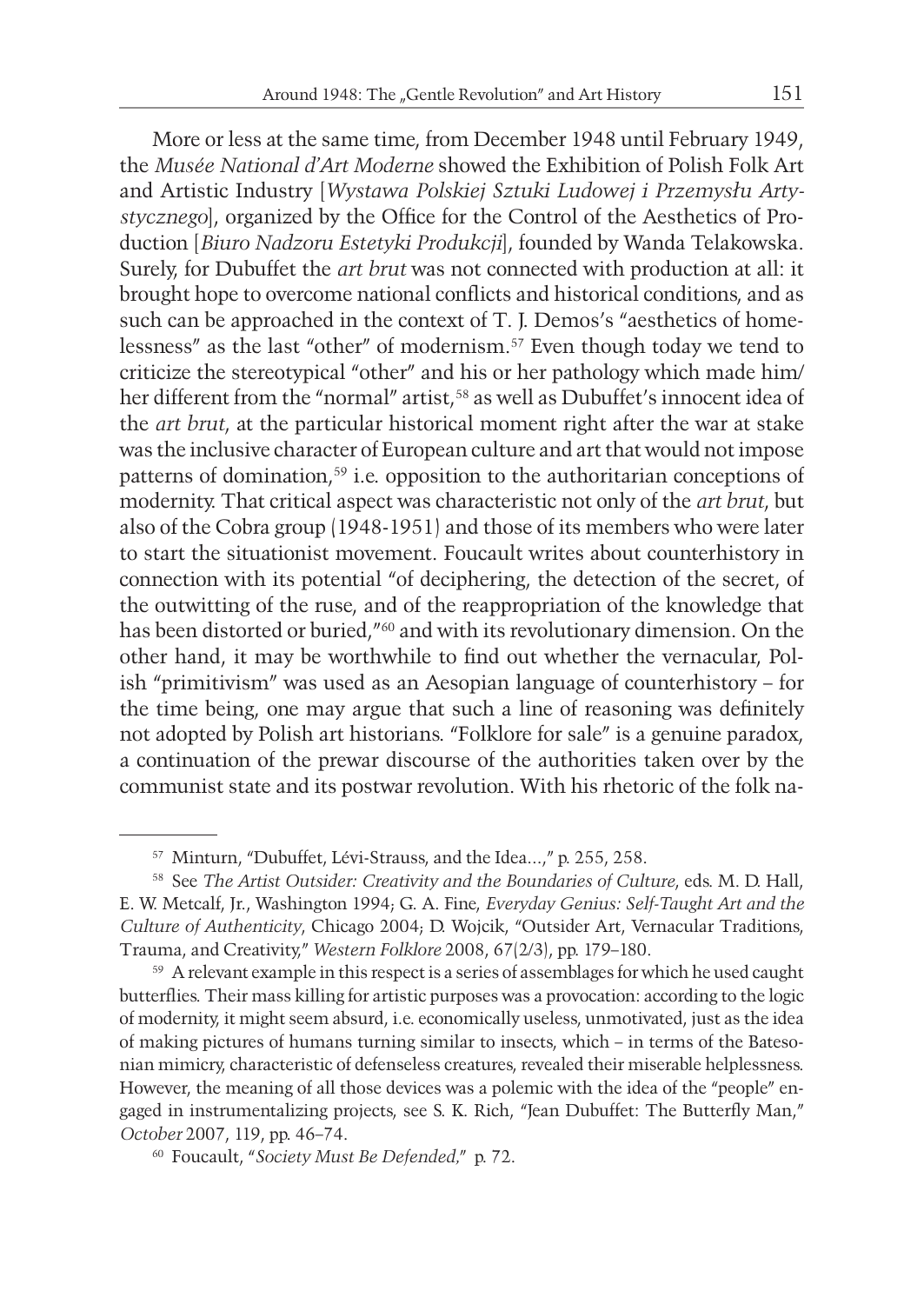iveté, Dubuffet criticized the rational project of modernity with its patterns of domination. He believed in a "wild," untamed idea of culture, shared also by the surrealists, which had emancipatory, revolutionary potential eliminated by the ordered education favored by the Enlightenment.<sup>61</sup> Moreover, visiting Africa, Dubuffet never thought about drawing on the Gallic art since that would mean for him an obvious correspondence with the Nazi ideology of *Blut und Boden*. Thus, the *art brut* may be interpreted as a kind of counterhistory of which a relevant example in Poland might have been an approach of Aleksander Jackowski, with its climax in an exhibition called *Others* [Inni], held in the Warsaw Zacheta gallery in 1965.<sup>62</sup>

Including, wrote Jackowski, the "spurned" and the "unnoticed" became possible thanks to the changes in art,<sup>63</sup> yet he had no intention to challenge its hierarchy. He preferred to call the "others" amateurs, dilettanti, "Sunday painters" or primitivists, though the term "others" was the most appropriate since they had their separate inner worlds that made them different from the folk artists who lived in particular regions of Poland, such as Podhale or Kurpie. The "others" were not connected by any bonds, which Jackowski showed by including the whole spectrum "from the art bordering on folklore and church patron's festivals … through … amateurs from suburbs and small towns, miners, workers, and craftsmen," as well as the mentally disabled who used art to express their suffering. Indeed, the misfortunes that the "others" experienced must have been shocking: usually born in utmost poverty, tormented by depression, "epilepsy and the symptoms of somnambulism," sick and handicapped, lonely and broken, they did not know their fathers fallen in the war, received only elementary education because "they had to work to help their grandparents" or the sick mother and siblings. They sometimes lost their jobs, fired for striking, old and tired, unable to keep working, "just taking care of the garden."64 Thanks to the label of "otherness," in the times of "scientific atheism" the Zachęta gallery could show religious visions. Besides, it became possible to find some idiom for the art of Maria Blumenfeld, a nurse and mistress of Jerzy Panek, inspired by the *art brut*, and let all the artists listed in the catalog speak with their own voices, even though they were processed by the art gallery, an institution of modern art. Theoretically, letting Blumenfeld express herself meant sending the spectator to a different

<sup>61</sup> L. Shiner, *The Invention of Art: A Cultural History*, Chicago 2001, 14, pp. 9–151.

<sup>62</sup> On the exhibition, see: G. Świtek, "'Inni' w kanonie nowoczesności," in: *Polska – kraj folkloru?*, ed. J. Kordjak, Warszawa 2016, pp. 171–179.

<sup>63</sup> A. Jackowski [untitled], in: *Inni. Od Nikifora do Głowackiej,* ed. A. Jackowski [exhibition catalog], Warszawa 1965, [unpaginated].

<sup>64</sup> Biography compiled on the basis of biographical notes included ibidem*.*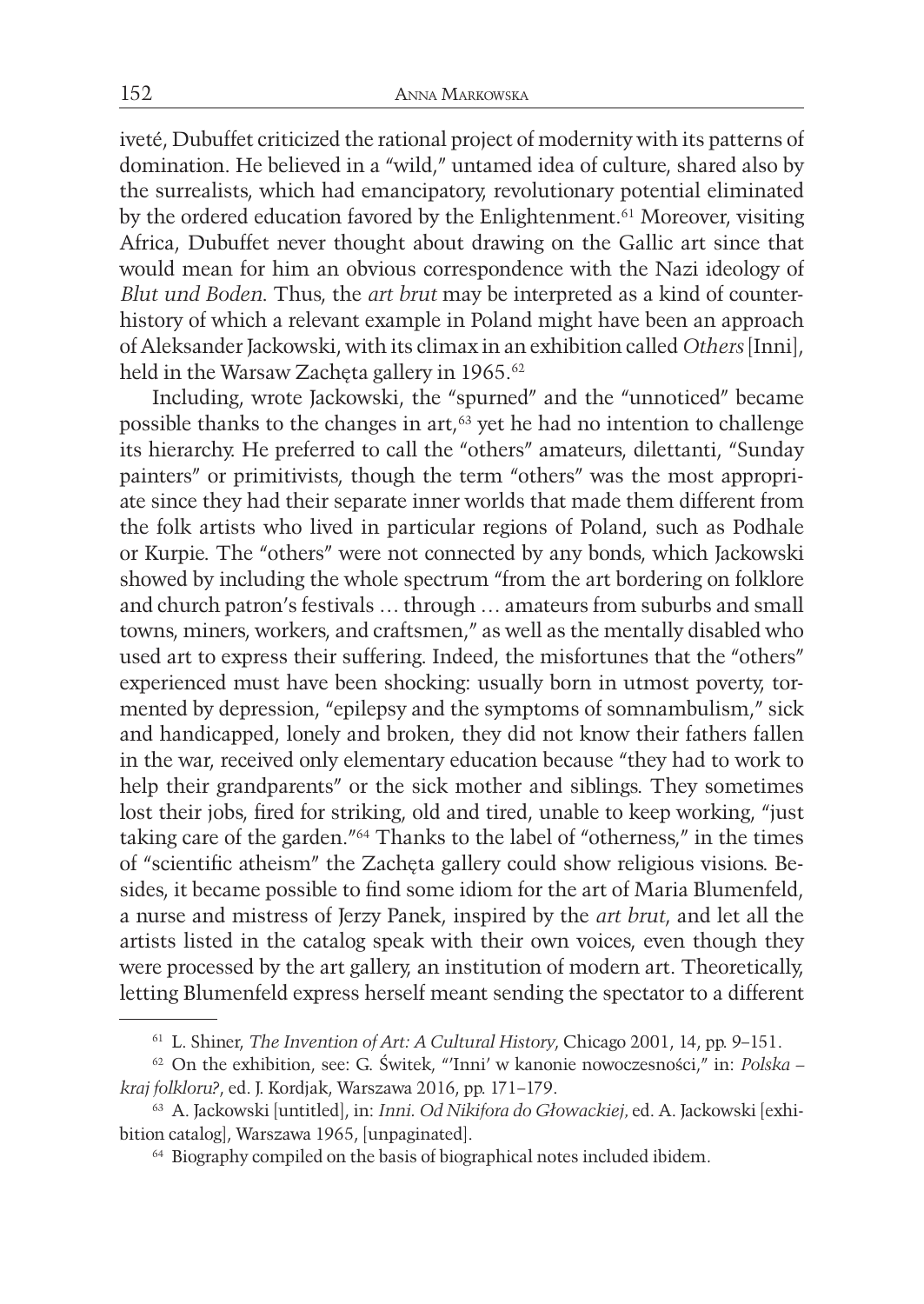world which had no legitimacy and could refer to the history that favored vindication and insurrection, but the two worlds could meet only within a vertical hierarchy. One might say that the concept of the "other" introduces the third voice, contrasting with the idea of "folklore for sale" discussed by Korduba, which is located in the framework of the centralized state control and the ethnographic procedure of regional studies. Jackowski's "others" were not a model for the nation's regeneration since the origin of their art was often a disease. Jackowski connected what the British and Americans call "primitivism" which, according to David Maclagan, persecutes European culture from its inside, and the "outsider art" which refers to that culture's inside.<sup>65</sup> Yet, even though Jackowski's "others" seem to have been an attempt to work through the trauma of the Nazi exhibitions of the "degenerate art" in the 1930s, one must realize that those artists first of all deserved sympathy (of which Dubuffet definitely did not think), and, what is more, the vernacular "primitive" should be publicized and protected, but within its institutional position it was obviously culturally helpless and marginalized.66 The intimate details of those artists' biographies turned them into a sort of medicalized and class-positioned menagerie, fortunately, however, that ambivalent picture was disguised by the surprising and carefully arranged design of the show: on the floor, all over the exhibition space, full size photos of the artists were placed so that, writes Gabriela Świtek, the "spectators kept moving among [them] … almost immediately getting in touch with the 'others.'"67 Still, that did not affect the ideological superstructure: the "folked" [*uludowieni*] "others" (Joanna Kordjak's coinage<sup>68</sup>) repeated and confirmed all the hierarchies based on the binary rhetoric of the "civilized" vs the "primitive," speaking the mythic idiom independent of history – they belonged to the lower classes (evidently, no degraded aristocrat decided, out of despair, to become an artist $^{69}$ ), and there

<sup>65</sup> D. Maclagan, "Outsiders or Insiders," in: *The Myth of Primitivism. Perspectives on Art,* ed. S. Hiller, London and New York 2005, p. 18.

<sup>&</sup>lt;sup>66</sup> In this context, I find interesting Piotr Juszkiewicz's distinction between two approaches to folk art in the communist Poland: ethnographic (protective) and modern. They assumed different "relations between folk art and high art and popular culture, with emphasis on the protection of traditional forms against a pernicious influence of contemporary civilization and modern culture." See P. Juszkiewicz, "Ludowe, dziecięce, prymitywne, nowoczesne," in: *Polska – kraj folkloru?*, p. 194.

<sup>67</sup> *Polska – kraj folkloru?*, pp. 177–178.

<sup>68</sup> Ibidem, p. 23.

<sup>69</sup> The only middle-class exception was Irena Trzaskowska, born in Lutsk and after the war living in Cracow, working also as a model in the Cracow Academy of Fine Arts. Her father was a military officer and her mother a dentist. The domination of the working class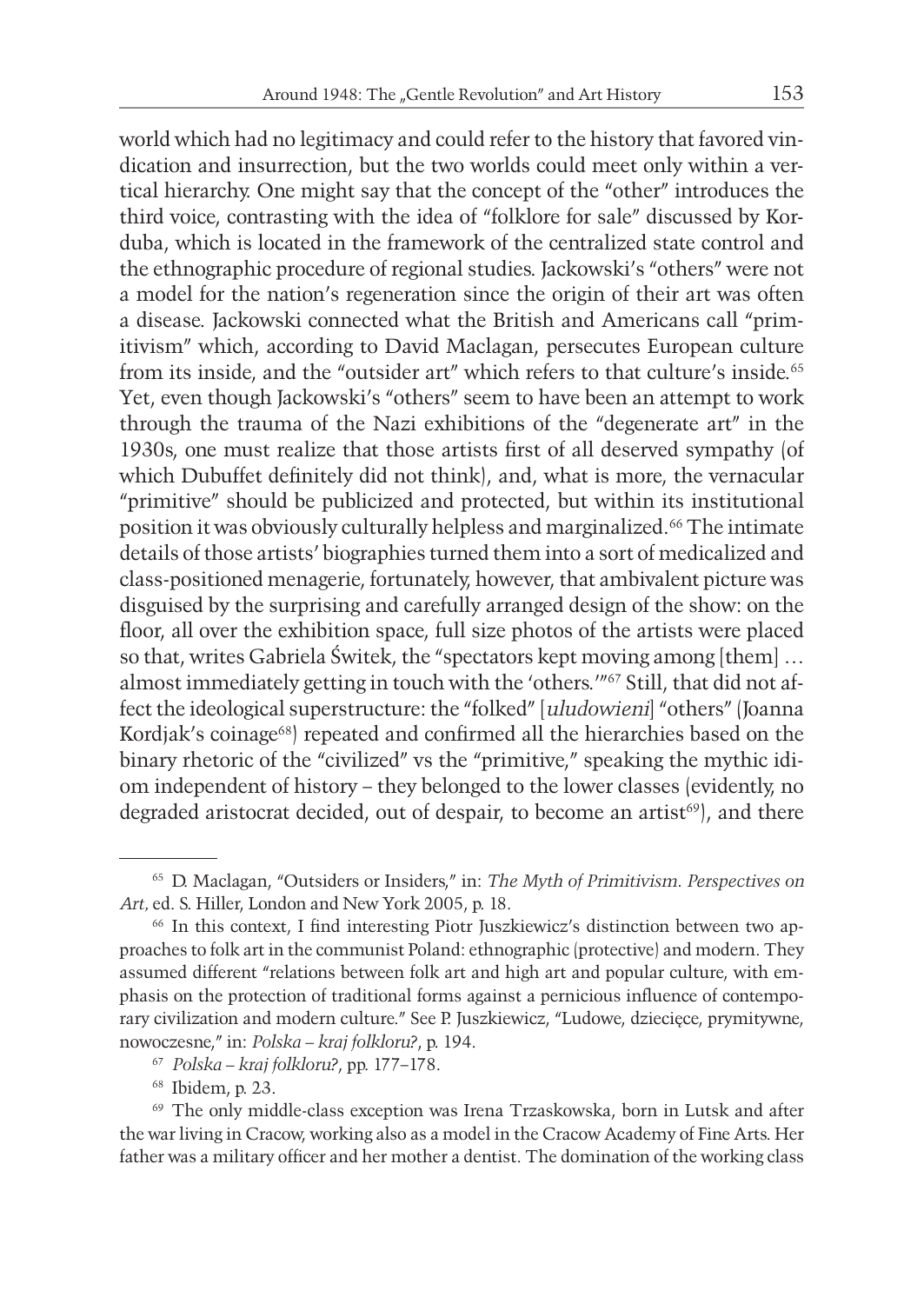were relatively many women among them (after all, "the female and the male are like nature and culture"70). Even the rituals of Hruszka's group, which, as the founder himself explained, derived from the "errors of the monks of Jasna Góra," observed by him directly in their monastery, were shown in the convention of cheap sensation (trance "convulsions") and in the context of "offending religious feelings," rather unusual in the communist Poland, that ended with a lawsuit a long time before, in 1912. Besides, when one remembers that the Cepelia [chain of stores selling folk art items – M.W.] became a social enclave offering jobs to the intelligentsia, former landowners, and aristocrats, since ladies from the high society guaranteed "good manners and the command of foreign languages,"71 the class context of the *Inni* exhibition turns out unquestionable. Thus, although the relations between folk art and the art brut require more analysis, one may provisionally conclude that the postwar continuation of close ties connecting the state and folklore – a dream of the nineteenth-century political activists about the resurrection of the Polish state and a "stake in the game," as Foucault would have put it – meant in the field of art adopting autocratic practices. We still cannot be sure, however, whether what was really at stake was defeating in that game the communist authorities.

### CONCLUSION

Bochnak's pragmatic program of focusing only on Polish art and the parallel fall of the "iron curtain" resulted in a disaster that he could not predict: two generations of art historians were educated looking at black and white reproductions, Polish art history became parochial, elitist access to international scholarship was available only to a few individuals, and only those world trends of modern art were tolerated which were accepted by official experts who used the discourses approved by the state. Since Polish society was ethnically monolithic, studying Polish art meant getting used to monophony. The denazification of Germany made it open to modern art from abroad (welcomed to Germany, Nam June Paik and John Cage "prepared" their impressive pianos), widespread interest in art brought about the aestheticization of the system and its submission to scientific rationalization and autocratic management. Despite the social revolution, the class division into ethno-

in the so-called naïve art is evidently an ideological construct. See K. Piwocki, *Dziwny świat współczesnych prymitywów*, Warszawa 1975, p. 12.

<sup>70</sup> *Critical Terms for Art History*, p. 220.

<sup>71</sup> Korduba, *Ludowość na sprzedaż*, p. 149.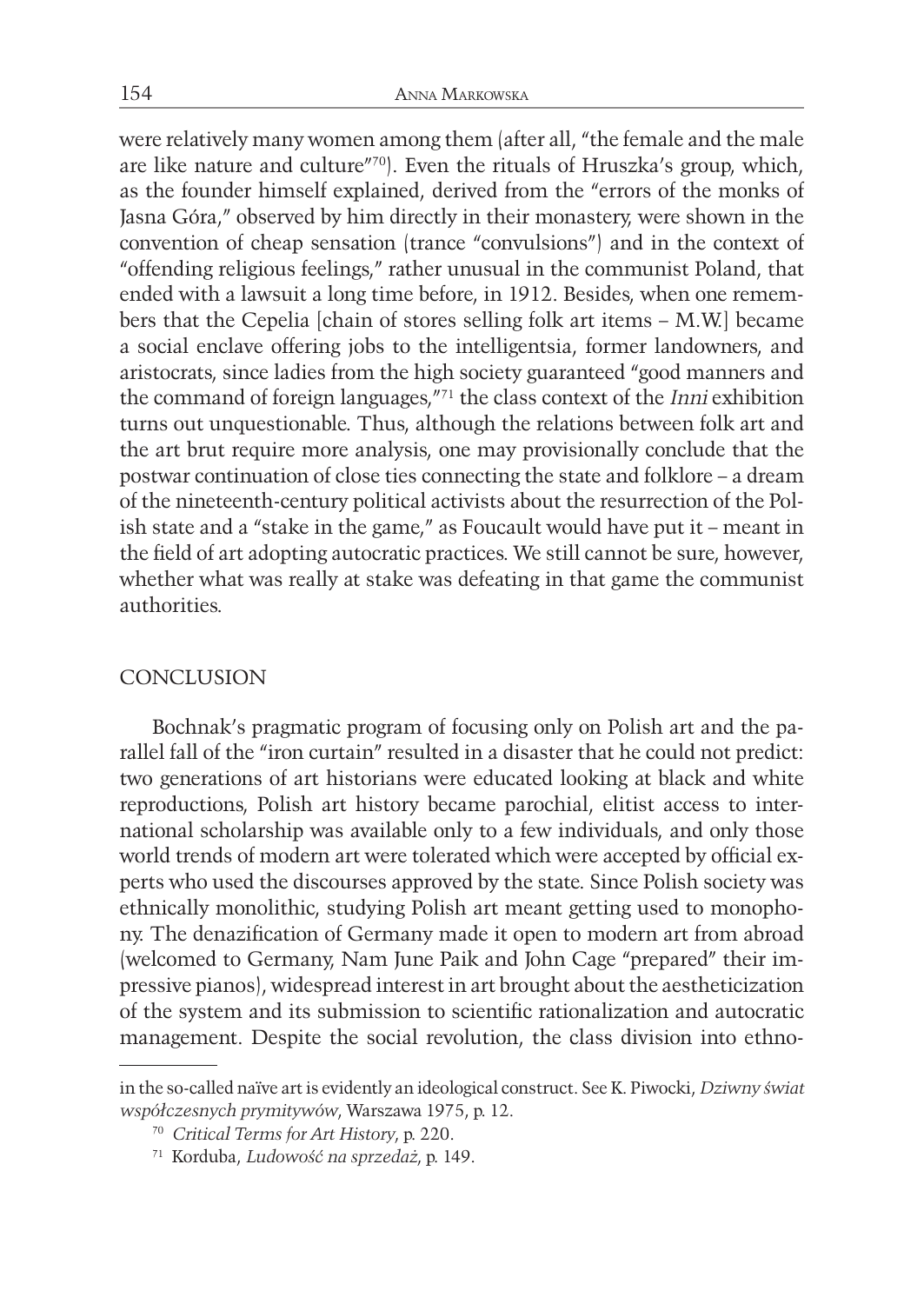graphy and high art was not subverted – it was a genuine paradox that Poland, a "people's republic," had to learn to challenge the separation of fine arts museums from the ethnographic ones from the so-called West. Close relations of art and the state, so desirable right after the war, are unfortunately, *per fas et nefas*, still crucial for Polish culture since after 1989 the range of diversification has not been too wide. Almost all private galleries are still highly dependent on state subsidies as the post-communist *nouveaux riches* did not learn in the post-communist schools what they could do to open their minds, take up challenges, and do something for the common good. For Malinowski, the work of art was material evidence in the interrogative field (an independent *locus* of human creativity and aesthetic expression as well as a demonstration of human culture72) where certain questions, legitimized by the tradition of art history, were formulated. The placement of the work of art in that field was its ultimate objective, while the problem of ownership did not belong to the problematic of research in that laboratory space. The private use of artworks by the Potocki family and their secondary, particular functions (religious practices, entertainment, various everyday activities, and commemorating ancestors) should succumb to the authority of scholarship. One may assume that the revolution could provide new evidence and examples thanks to which the narratives of art history would become more and more perfect. For Jackowski, those "others" in the gallery provoked questions concerning their actual presence: full size photos were a compromise between the "human zoo," discredited in ethnography, and their total absence and appropriation of their voices by objective scholarship. In contrast to the separation of individual proprietors from their artworks, implied by art history, to offer them to the people, ethnography made it possible to reveal the broken connections. There was, however, one obvious condition: it was the people who were offered both to modern art and to scholarship, while the ethos of ethnography allowed to liberate human sensitivity from the fetters of the academia and pointed at the revolutionary potential not only in looking forward, but also backward, which is a fundamental idea of modernity. Jackowski evaded the taxonomic structures of art history with their usurpation of universal knowledge, but the narrative which it produced turned out to be an aesthetic monophony of mourning. Even though consequently art sided with religion and magic as well as particular, individual life interests, not just with scholarship despite its focus on

<sup>&</sup>lt;sup>72</sup> This is how exhibits in traditional exhibitions are defined by R. B. Phillips, in: eadem, "Disrupting Past Paradigms: The National Museum of the American Indian and the First Peoples Hall at the Canadian Museum of Civilization," *The Public Historian* 2006, 28(2), p. 79.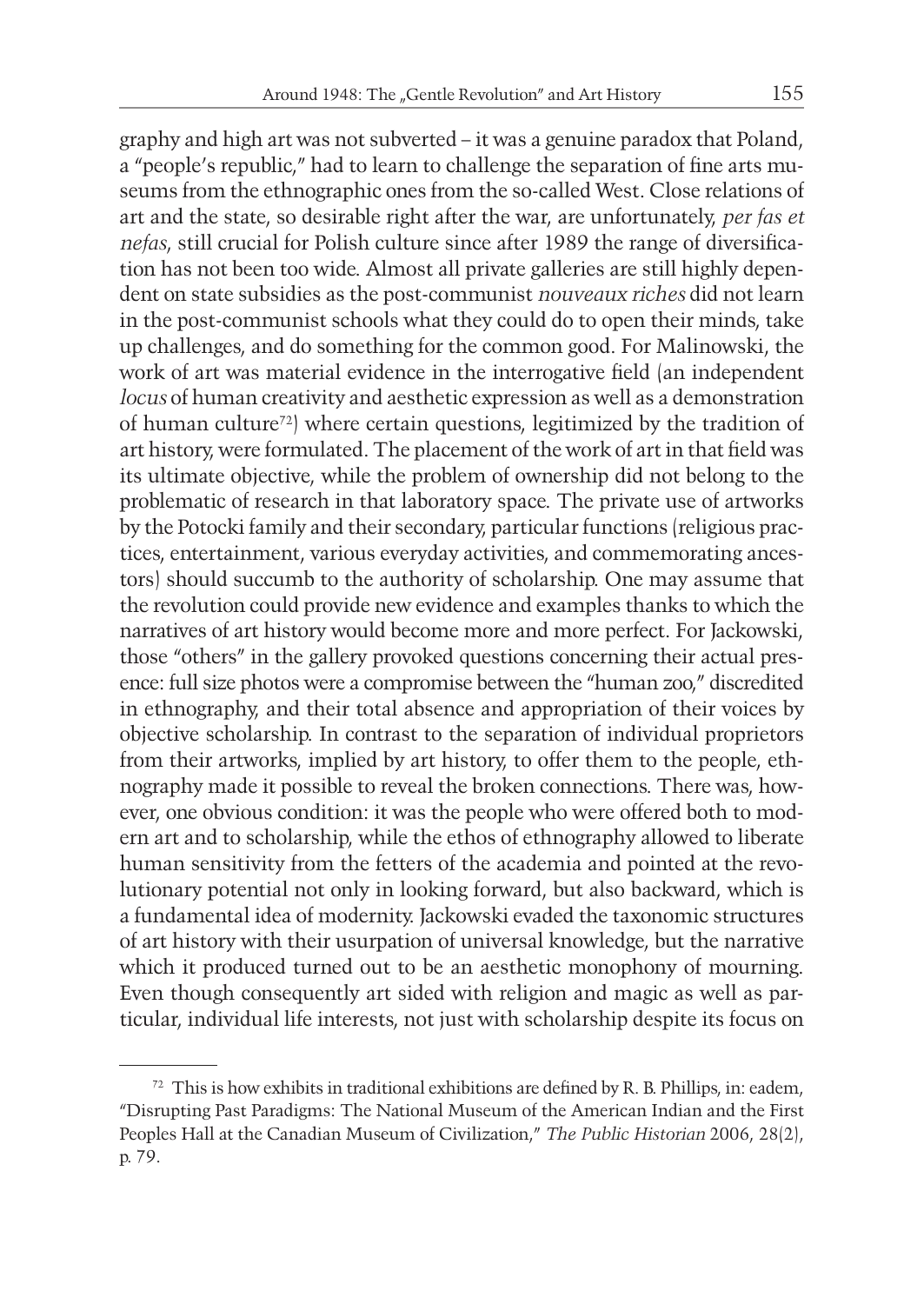the "savage mind," the exhibition resulted in a unified assemblage of specific media accepted by art history: paintings and sculptures. Thus, ultimately the "others" were reduced to the familiar.

The art historian is a child of his or her times. Hiding an ideological background behind noble slogans, fabricating qualitative differences between individuals and communities by the Enlightenment, universalist idea of art,<sup>73</sup> and the production of knowledge bereft of the religious initiation<sup>74</sup> are only some of the objections formulated against art history that appeared soon after the period under scrutiny. In the communist Poland the art historian played the role of a filter of the omnipotent state, disguised as an expert and a scholar. Yet under an autocratic regime, the filter of good taste does not mean good education, but a gag. After 1989, it was forgotten that after 1945 the ethos of modernity was developed in a series of extremely difficult choices of the "lesser evil": the revolution was naturalized only because it was visualized by the *École de Paris*. Still, the basic strategy of revolution in art usually consists in giving new meanings to old forms. Focused on the analysis of form, art history was unable (did not want to? could not?) to analyze the changing meanings of the same forms which underwent a semantic change during the Polish revolution. Why do we not try to show the complexity of the network of meanings? Historians are educated to be judges. Art historians, additionally or on the contrary, must be aesthetes.

Finally, one may ask a question whether the postwar dilemmas of art historians could be found in a nutshell in the prewar considerations of the young scholars who after 1945 were bound to determine the evolution of the discipline. A female student of art history at the University of Poznań described in her journal the impressions after her visit to the poor districts of the city of Lublin during an academic field trip in 1939: "Dark streets with no sidewalks, houses in ruin, built chaotically, sometimes one on another, attached to steep slopes … from them one could smell bad food, washed underwear, filth, and utmost poverty … thin Jewish kids were chasing each other on cobblestones, shouting." That student, Aniela Sławska (1918-1997), who after the war became the custodian of the Department of Polish Painting of the 16<sup>th</sup>-18<sup>th</sup> Century, wrote that Zdzisław Kępiński, M.A., who was also there, did his best to persuade the group that those picturesque views were "just like Siena" so that eventually the future art historians watched miserable life as a "theatrical per-

<sup>73</sup> See Preziosi, *The Art of Art History*, pp. 497–500.

<sup>74</sup> C. Farago, "Silent Moves. On Excluding the Ethnographic Subject from the Discourse of Art History," in: *Art History and Its Institutions. Foundations of a Discipline*, ed. E. Mansfield, London–New York 2002, pp. 192–193.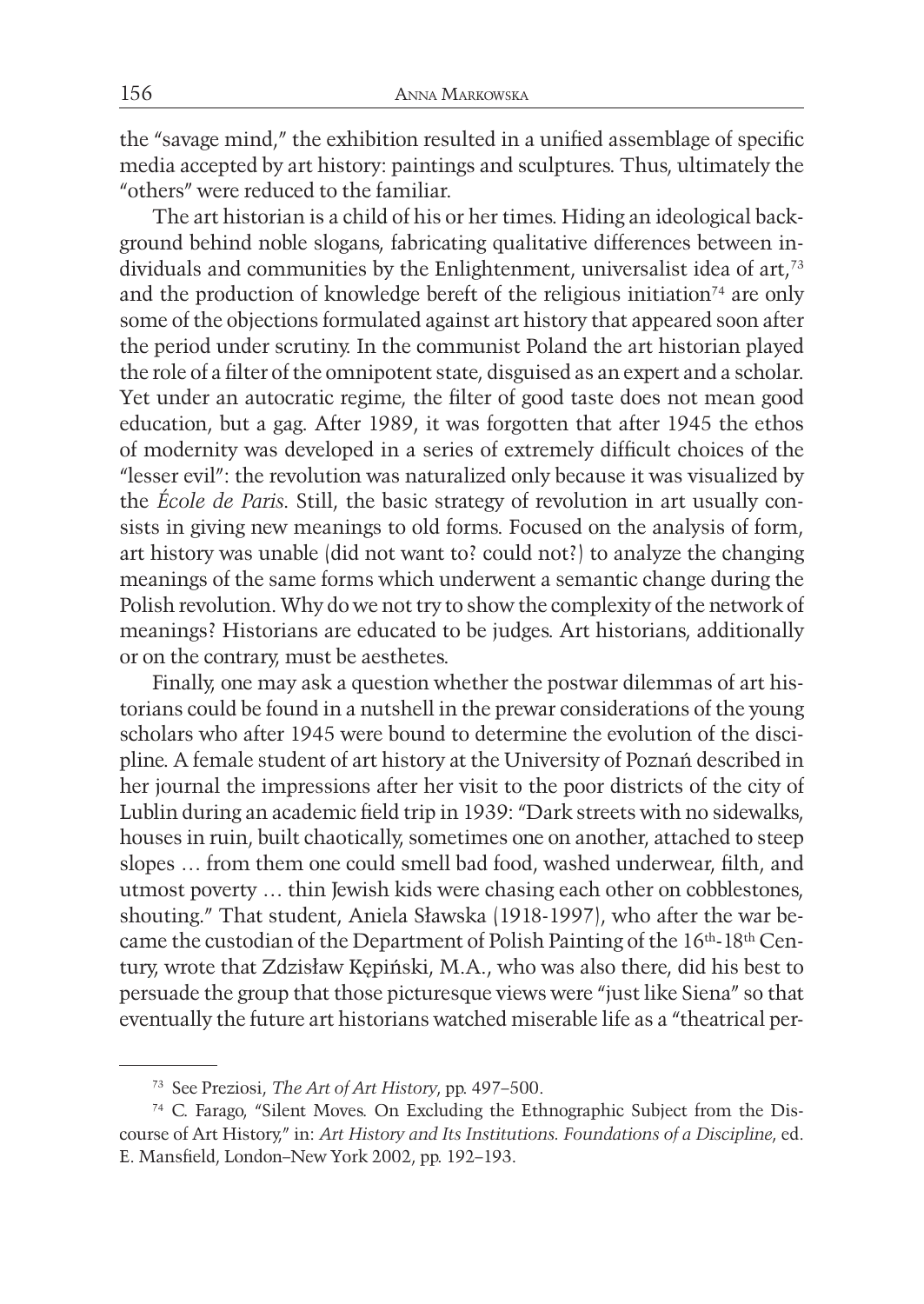formance." In her journal, Sławska also wrote significantly that most likely none of the members of the student group would dare to live there, and even if that would have happened, none of them would muster enough courage or strength to "appreciate the picturesque quality of those places." Sensitive to poverty as she was, Sławska continued: "Apparently I will never be a good art historian. I am unable to stop thinking about those places, and what is even worse, I don't know if I can cope with that experience for myself, in my own life? …"75 No doubt, her unusual sensitivity denied the autonomy of the purely visual tradition of art history to such an extent that she did not believe to become a good art historian. Her *pensée-corps*, as Lyotard put is decades later, exposed itself to sense data and to concrete experience, which turned out a wound. Kępiński, a future director of the National Museum in Poznań and a university professor, did not react to that experience, even though already before the war, as Sławska mentioned in her diary, he was considered a "dangerous man" since his views were hyper-liberal and generally "subversive." "Not a word about religion, but some communist 'hanky-panky' for which he was once almost locked up."76 The war did not allay that youthful anxiety – quite on the contrary, it made it even more acute. Still, the definition of "good art historian" did not change for a very long time.

#### BIBLIOGRAPHY

- *I Wystawa Sztuki Nowoczesnej pięćdziesiąt lat później,* eds. M. Świca, J. Chrobak, Kraków 1998
- Adamson W. L., *Avant-garde Florence. From Modernism to Fascism*, Cambridge, MA, 1993
- Adamson W. L., "Modernism and Fascism: The Politics of Culture in Italy, 1903– 1922," *The American Historical Review* 1990, 95(2), pp. 359–390
- Adorno T. W., E. Frenkel-Bruswick et al., *The Authoritarian Personality*, New York 1950
- Antliff M., P. Leighten, "Primitivism," in: *Critical Terms for Art History,* eds. R. S. Nelson, R. Schiff, Chicago 2003
- Arendt H., *On Revolution*, New York 2006
- *Art History and Its Institutions. Foundations of a Discipline*, ed. E. Mansfield, London–New York 2002
- Bochnak A., *Zarys dziejów polskiej historii sztuki*, Kraków 1948

<sup>75</sup> A. Sławska, "*No i co teraz zrobimy?*" *Pamiętnik z pewnej wycieczki*, Poznań 2019, pp. 129–130.

<sup>76</sup> Ibidem, p. 94.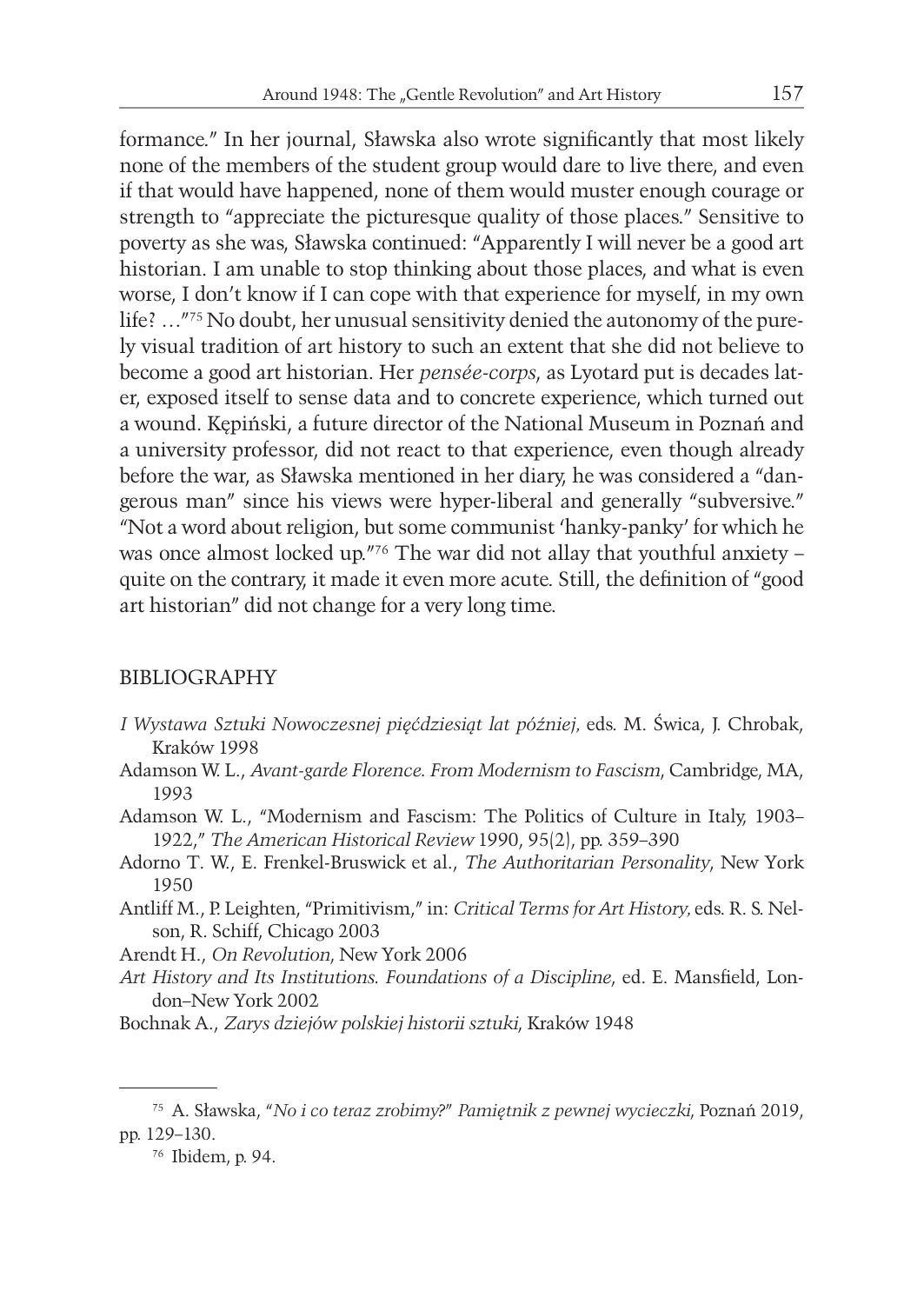- Bochnak A., *Malarstwo flamandzkie XVII wieku: Rubens Jordaens Van Dyck: wykłady uniwersyteckie z r. 1947/48*, Kraków 1949
- Bogucki J., "Miejsce opuszczone przez dzięcioły, czyli sztuka majaczenia i dyscypliny," *Odrodzenie* 1949, 5, rpt.: *W kręgu lat czterdziestych,* part 3, ed. J. Chrobak, Kraków 1991
- Borejsza J., "Rewolucja łagodna," *Odrodzenie* 1945, 10–12, rpt: *Czas debat. Antologia krytyki artystycznej z lat 1945–1954*, vol. 1, eds. A. Pietrasik, P. Słodkowski, Warszawa 2016
- Clifford J., "On Collecting Art and Culture*,*" in: *Out There: Marginalization and Contemporary Cultures*, eds. R. Ferguson, M. Gever et al. Cambridge, MA, 1992
- Dobrowolski T., "Zagadnienie muzealnictwa," *Biuletyn Historii Sztuki i Kultury* 1946, 8(3–4)
- Foucault M., *"Society Must Be Defended." Lectures at the Collège de France, 1975– 1976*, trans. D. Macey, New York 2003
- Fine G. A., *Self Taught Art and the Culture of Authenticity*, Chicago 2004
- Gencarella S. O., "Constituting Folklore: A Case for Critical Folklore Studies," *The Journal of American Folklore* 2009, 122(484), pp. 172–196
- Giddens A., *The Consequences of Modernity*, Cambridge 1990
- Gotlib H., "Projekt ustawy o przymusie wystawiania obrazów dawnych mistrzów," *Głos Plastyków* 1932, 4
- Graczyk P., "Sala neoplastyczna w Łodzi," *Kronos* 2015, 3 [MOBI file], pp. 51–52
- Habermas J., *The Philosophical Discourse of Modernity*, trans. F. G. Lawrence. Cambridge, MA, 1990
- Jackowski A. [untitled], in: *Inni. Od Nikifora do Głowackiej*, ed. A. Jackowski [exhibition catalog], Warszawa 1965, [unpaginated]
- Kondziela H., "Malinowski Kazimierz (1907–1977)," in: *Polski Słownik Biograficzny Konserwatorów Zabytków,* fasc. 1, Poznań 2000
- Korduba P., *Ludowość na sprzedaż. Towarzystwo Popierania Przemysłu Ludowego, Cepelia, Instytut Wzornictwa Przemysłowego*, Warszawa 2013
- Kubiak Sz. P., *Daleko od Moskwy. Gérard Singer i sztuka zaangażowana*, Szczecin 2016
- Leder A., *Prześniona rewolucja: ćwiczenie z logiki historycznej*, Warszawa 2014
- Maclagan D., "Outsiders or Insiders," in: *The Myth of Primitivism. Perspectives on Art*, ed. S. Hiller, London and New York 2005
- Minturn K., "Dubuffet, Lévi-Strauss, and the Idea of Art Brut," *RES: Anthropology and Aesthetics* 2004, 46, pp. 247–258
- Oesterreich D., "Flight into Security: A New Approach and Measure of the Authoritarian Personality," *Political Psychology* 2005, 26(2), pp. 275–297
- Ostrowski A., "Hugo Kołłątaj i łagodna rewolucja 1791 r.," *Kuźnica* 1945, 4–5
- Phillips R. B., "Disrupting Past Paradigms: The National Museum of the American Indian and the First Peoples Hall at the Canadian Museum of Civilization," *The Public Historian* 2006, 28(2), pp. 75–80
- Pierson Ch., *Conversations with Anthony Giddens. Making Sense of Modernity*, Cambridge 1998
- Piotrowski P., *Globalne ujęcie sztuki Europy Wschodnie*j, Poznań 2018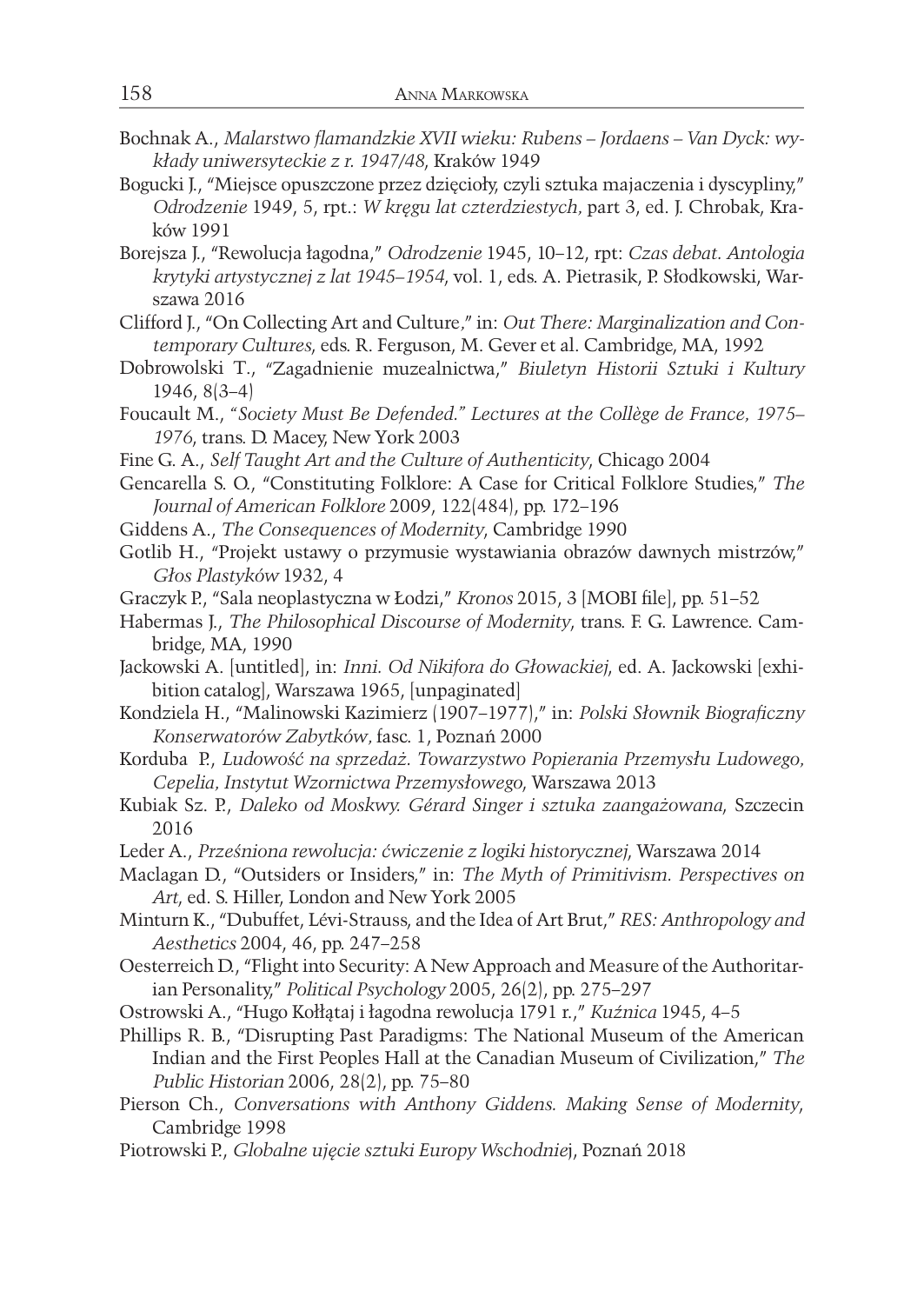- *Pokaz obrazów i dzieł sztuki ze zbiorów Potockich zabezpieczonych przez władze bezpieczeństwa przed wywozem za granicę* [exhibition catalog, November-December 1946]*,* Muzeum Narodowe, Warszawa 1946
- Preziosi D., *The Art of Art History. A Critical Anthology*, Oxford 2009
- Preziosi D., "The Question of Art History," *Critical Inquiry* 1992, 18(2)
- Reichardt R.*,* H. Kohle, *Visualising the Revolution. Politics and Pictorial Arts in Late Eighteenth-Century France*, transl. C. Attwood, Reaktion Book, London 2008
- Rich S. K., "Jean Dubuffet: The Butterfly Man," *October* 2007, 119, pp. 46–74
- Shiner L., *The Invention of Art: A Cultural History*, Chicago 2001
- Sławska A., "*No i co teraz zrobimy?" Pamiętnik z pewnej wycieczki*, Poznań 2019
- Szymanowicz M., *Zaburzona epoka. Polska fotografia artystyczna w latach 1945– 1955*, Poznań 2016
- Świtek G., "'Inni' w kanonie nowoczesności," in: *Polska kraj folkloru?*, ed. J. Kordjak, Warszawa 2016, pp. 171–179
- *The Artist Outsider: Creativity and the Boundaries of Culture*, eds. M. D. Hall, E. W. Metcalf, Jr., Washington 1994
- "Outsider Art, Vernacular Traditions, Trauma, and Creativity," *Western Folklore* 2008, 67(2/3), pp. 179–198
- Woynarowski J., *Taksydermia,* "Kronos" [MOBI file] 2015, 3, pp. 53–59
- Włodarczyk W., *Pięć lat,* in: *Zaraz po wojnie,* eds. J. Kordjak, A. Szewczyk, Warszawa 2015
- Zachwatowicz J., "Program i zasady konserwacji zabytków," *Biuletyn Historii Sztuki i Kultury* 1946 (June)
- *Zaraz po wojnie,* eds. J. Kordjak, A. Szewczyk, Warszawa 2015
- Zychowicz K., *Paryska lewica w stalinowskiej Warszawie*, Warszawa 2014

#### Anna Markowska

University of Wrocław

#### AROUND 1948: THE "GENTLE REVOLUTION" AND ART HISTORY

#### Summary

Just like after World War I Italy experienced a transition from modernism to fascism, after World II Poland experienced a passage from modernism to quasi-communism. The symbol of the first stage of the communist revolution in Poland right after the war, the so-called "gentle revolution," was Pablo Picasso, whose work was popularized not so much because of its artistic value, but because of his membership in the communist party. The second, repressive stage of the continued came in 1949–1955, to return after the so-called thaw to Picasso and the exemplars of the *École de Paris*. However, the imagery of the revolution was associated only with the socialist realism connected to the USSR even though actually it was the adaptation of the *École de Paris* that best expressed the revolution's victory. In the beginning, its moderate program, strongly emphasizing the national heritage as well as financial promises, made the cultural